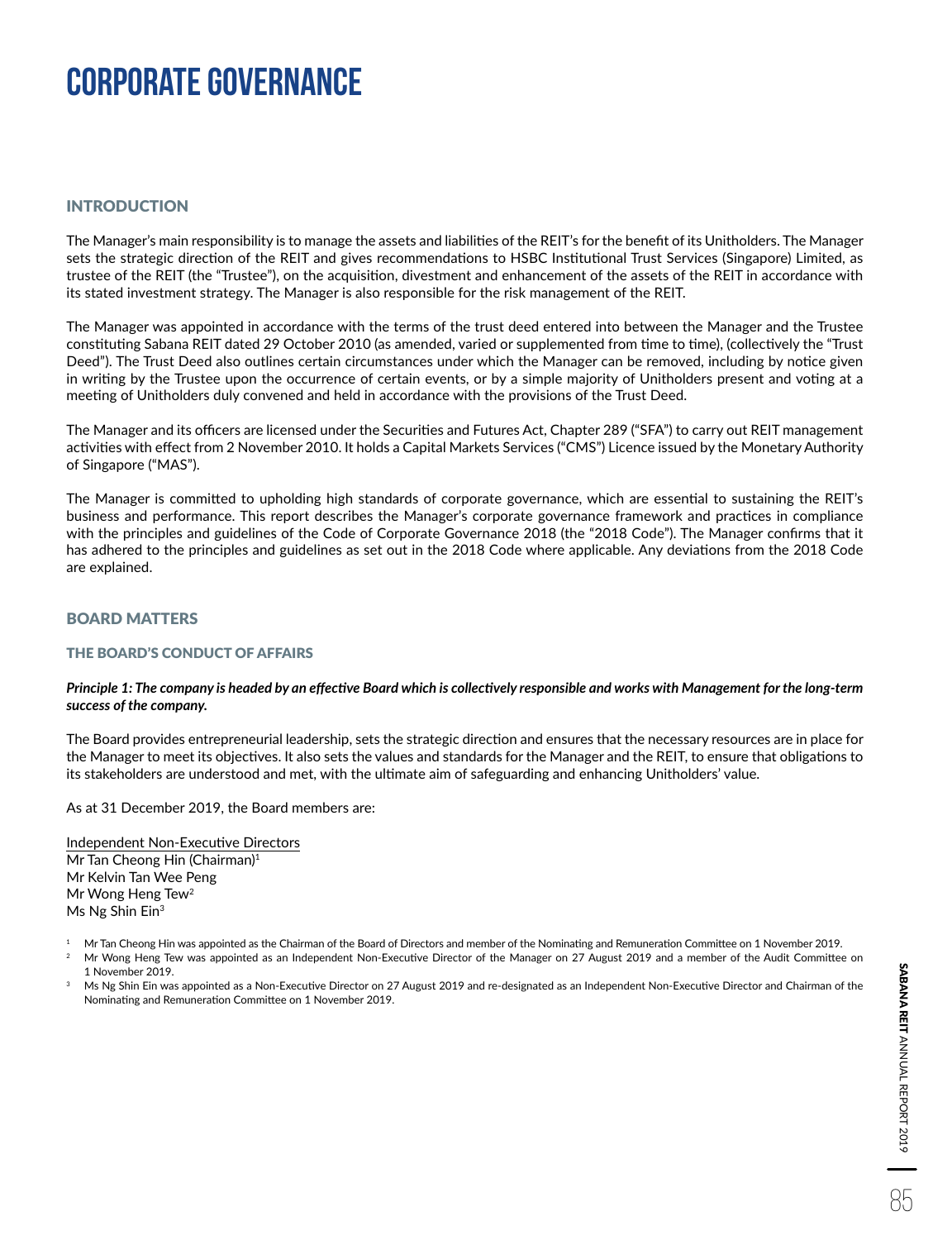The profiles of the Directors are set out on pages 18-20 of this Annual Report.

The Board provides oversight and assumes overall responsibility for the corporate governance of the Manager, including establishing goals for management and monitoring the achievement of these goals. The Board has established an oversight framework for the Manager and the REIT, including a system of internal controls which enables risks to be assessed and managed.

In order for the Board to efficiently provide oversight, it delegates specific areas of responsibilities to its Board Committees, namely, the Nominating and Remuneration Committee ("NRC") and Audit Committee ("AC"). Each Board Committee is governed by its respective terms of reference which have been carefully considered and approved by the Board.

The Manager has adopted a framework of delegated authorisations in its Delegation of Authority ("DOA") approved by the Board. The DOA sets out the level of authorisation and the respective approval limits for a range of transactions, including but not limited to acquisitions, divestments, operating and capital expenditures. Transactions and matters which require the Board's approval, such as annual budgets, financial statements, funding and investment proposals, opening and closing of bank accounts, are clearly set out in the DOA.

The Board meets at least once every quarter to discuss and review the financial performance of the REIT, including any significant acquisitions and disposals, funding strategy and hedging activities, and to approve the release of the quarterly, half-yearly and full-year financial results. Additional meetings are convened as and when warranted by particular circumstances requiring the Board's attention. The Constitution of the Manager provide for Directors' participation in meeting by way of telephone or video conferencing or other methods of simultaneous communication by electronic or telegraphic means.

The Manager issues formal letters upon appointment of new Directors, setting out their relevant duties and obligations, to acquaint them with their responsibilities as Directors of the Manager.

Newly appointed Directors are provided with information relating to the REIT's business, strategic directions, corporate governance policies and procedures. Training may be provided for first-time Directors in areas such as accounting, legal and industry-specific knowledge where appropriate. The costs of arranging and funding the training of the Directors will be borne by the Manager.

The Directors (including newly appointed Directors) are also regularly updated on new developments in laws and regulations or changes in regulatory requirements and financial reporting standards which are relevant to or may affect the Manager or the REIT. The Manager encourages and sponsors its Directors to attend training courses, so as to stay abreast of changes to the financial, legal and regulatory requirements and the business environment. The Directors may also, at any time, request for further explanations, briefings, or informal discussions on new developments in laws and regulations or changes in regulatory requirements and financial reporting standards, as well as any aspect of the REIT's or the Manager's operations or business issues.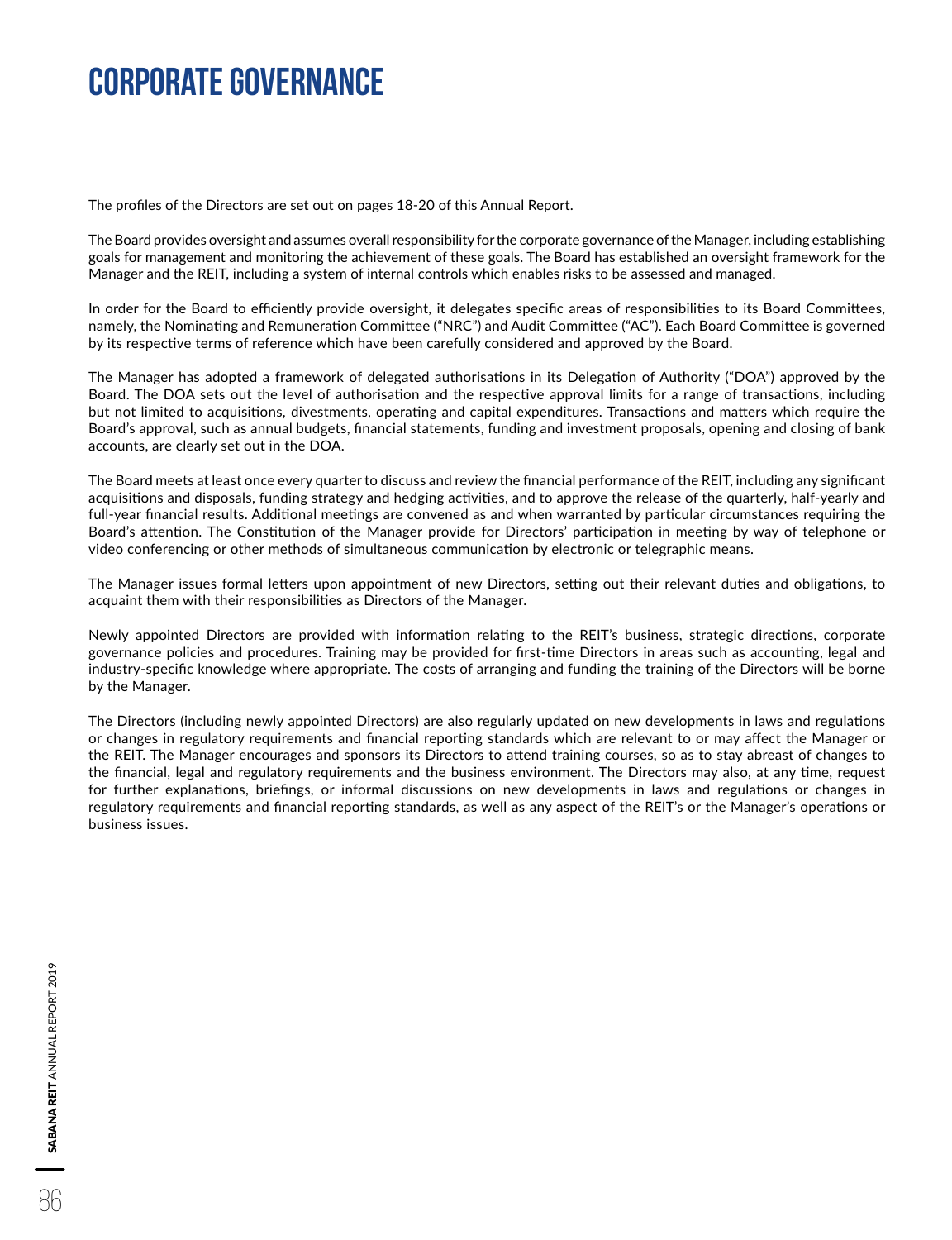### BOARD COMPOSITION AND GUIDANCE

#### *Principle 2: The Board has an appropriate level of independence and diversity of thought and background in its composition to enable it to make decisions in the best interests of the company.*

The composition of the Board is determined using the following principles:

- 1. Chairman should be an Independent Non-Executive Director;
- 2. To comply with regulatory requirements, at least half of the Board currently comprises Independent Directors; and
- 3. The Board should be of appropriate size and mix of experience in business, finance, law and management skills, knowledge, experience, and other aspects of diversity critical to the REIT's business and that each Director brings to the Board an independent and objective perspective to enable balanced and well-considered decisions to be made.

The Board currently consists of four Independent Non-Executive Directors, that is, they have no relationship with the Manager, its related companies, its substantial shareholders<sup>1</sup>, or its officers that could interfere, or be reasonably perceived to interfere, with the exercise of the Director's independent business judgment with a view to the best interest of the REIT, and they are able to exercise objective judgment on corporate affairs independently from the management and its substantial shareholders. Furthermore, the Independent Directors are considered to be independent for the financial year under review under the Securities and Futures (Licensing and Conduct of Business) Regulations because they are not substantial shareholders of the Manager and are not substantial Unitholders of the REIT, they do not have management or business relationships with the Manager and its related companies as well as the REIT and its subsidiaries and they are independent from the substantial shareholder of the Manager and substantial Unitholders of the REIT. Additionally, for the financial year under review, none of the Directors have served on the Board for more than nine years from the date of his first appointment. As Independent Non-Executive Directors make up more than half of the Board, no individual or group is able to dominate the Board's decision-making process.

The NRC reviews the size and composition of the Board on an annual basis, and considers the present Board size and composition as appropriate for the current scope and nature of the REIT's operations. The diversity of skills, experience, core competencies of the members in areas such as accounting, finance, property, and business development and other aspects of diversity such as gender and age enable balanced and well-considered decisions to be made. Each Director has been appointed based on his experience and capability in relevant core competencies and ability to contribute to the Board. The NRC also regularly reviews its composition to ensure that the Board has the appropriate balance and diversity to maximise its effectiveness.

Based on the NRC's review of the size and composition of the Board and the diversity of skills, experience and core competencies of the Board members and related recommendations on these aspects, the Board is satisfied that there is a strong and independent element on the Board and that the present size and composition of the Board is appropriate to facilitate effective decision-making.

As part of the regulatory requirements for CMS licence holders, MAS must provide prior approval for any change of the Chief Executive Officer ("CEO") or of any Board member.

While the Board is of the view that it has an appropriate level of independence and diversity of thought and background in its composition to enable it to make decisions in the best interests of the REIT and its Unitholders, the NRC is still currently working on implementing a board diversity policy to build on the other aspects of diversity as well as to set out certain qualitative and measurable quantitative objectives of such a policy to further enhance the Board.

1 A "substantial shareholder" of a company is a shareholder who has an interest or interests in one or more voting shares (excluding treasury shares) in the company and the total votes attached to that share, or those shares, is not less than 5.0% of the total votes attached to all voting shares (excluding treasury shares) in the company, in line with the definition set out in section 2 of the Securities and Futures Act (Chapter 289) of Singapore.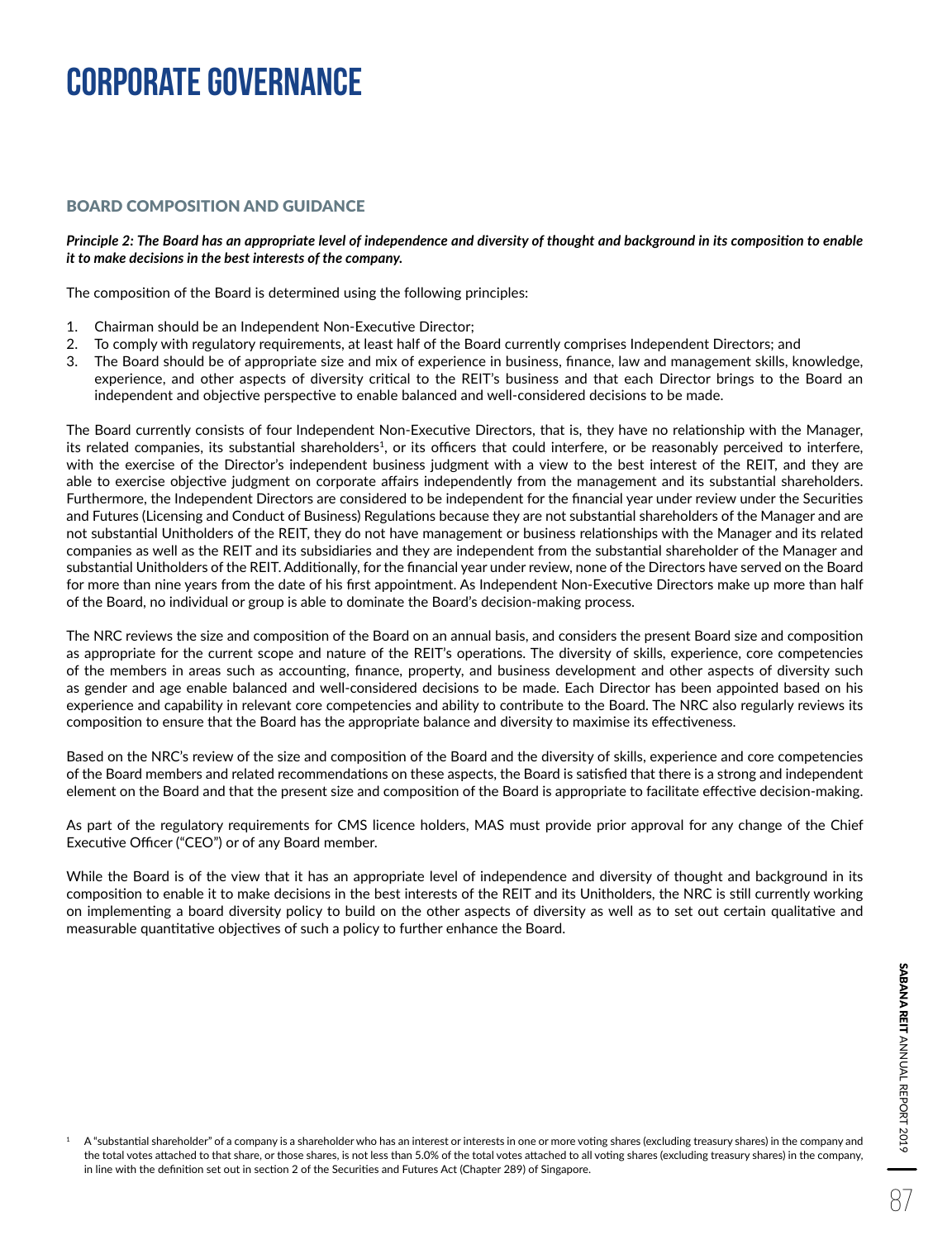### CHAIRMAN AND CEO

#### *Principle 3: There is a clear division of responsibilities between the leadership of the Board and Management, and no one individual has unfettered powers of decision-making.*

The division of responsibilities and functions between the Chairman and the CEO has been demarcated to ensure an appropriate balance of power, increased accountability and greater capacity of the Board for independent decision-making. The Chairman, Mr Tan Cheong Hin, and the CEO, Mr Donald Han, are not related to each other, nor is there any business relationship between them.

The Chairman leads the Board to ensure its effectiveness by promoting a culture of openness and debate at the Board meetings on key issues pertinent to the business and operations of the REIT and the Manager. He encourages effective contribution from all Directors and facilitates constructive relations with the Board and between the Board and Management. He ensures the Directors receive complete, adequate and timely information and promotes effective communication with Unitholders on the performance of the REIT. He also spearheads the Manager's drive to achieve and maintain high standards of corporate governance.

The CEO has full executive responsibilities over the business direction and operational decisions in managing the REIT. He is responsible for the day-to-day management of the Manager and the REIT and is accountable to the Board for the execution of the Board's adopted strategies and policies.

### BOARD MEMBERSHIP AND PERFORMANCE

*Principle 4: The Board has a formal and transparent process for the appointment and re-appointment of Directors, taking into account the need for progressive renewal of the Board.*

*Principle 5: The Board undertakes a formal annual assessment of its effectiveness as a whole, and that of each of its Board Committees and individual directors.*

The NRC comprises the following Directors: Ms Ng Shin Ein (Chairman) Mr Tan Cheong Hin Mr Kelvin Tan Wee Peng

The NRC is guided by written Terms of Reference which sets out the authorities and duties of this Committee.

The NRC reviews and makes recommendations to the Board on all nominations for appointments and re-appointments to the Board and the Board Committees. It also leads the process for the search, identification, evaluation and selection of suitable candidates for new directorships. In doing so, where necessary or appropriate, the NRC may tap on its networking contacts and/or engage professional headhunters to assist with identifying and shortlisting candidates. Furthermore, the NRC also reviews and makes recommendation to the Board on matters relating to the professional development and succession plans for senior management and members of the Board. As part of the NRC's nomination process, the NRC will also take into account, among other things, the competing time commitments faced by Directors with multiple board memberships.

The Board has implemented an annual process which is carried out by the NRC for assessing the effectiveness of the Board as a whole and its Board Committees and for assessing the contribution by the Chairman and each individual Director to the effectiveness of the Board, based on performance criteria as approved by the Board. All Directors are required to assess the performance of the Board and its Committees using evaluation forms covering Board composition, Board information, Board process, internal control and risk management, Board accountability, CEO/senior management and standards of conduct. The NRC also determines, among other things, the independence of Directors, whether Directors who hold multiple board representations or have other competing principal commitments are able to and have been adequately carrying out his or her duties, considering, inter alia, the Directors' attendance, contribution and participation at Board meetings, Directors' individual evaluations and the overall effectiveness of the Board. Feedback and comments received from the Directors are collated, analysed and reviewed by the NRC.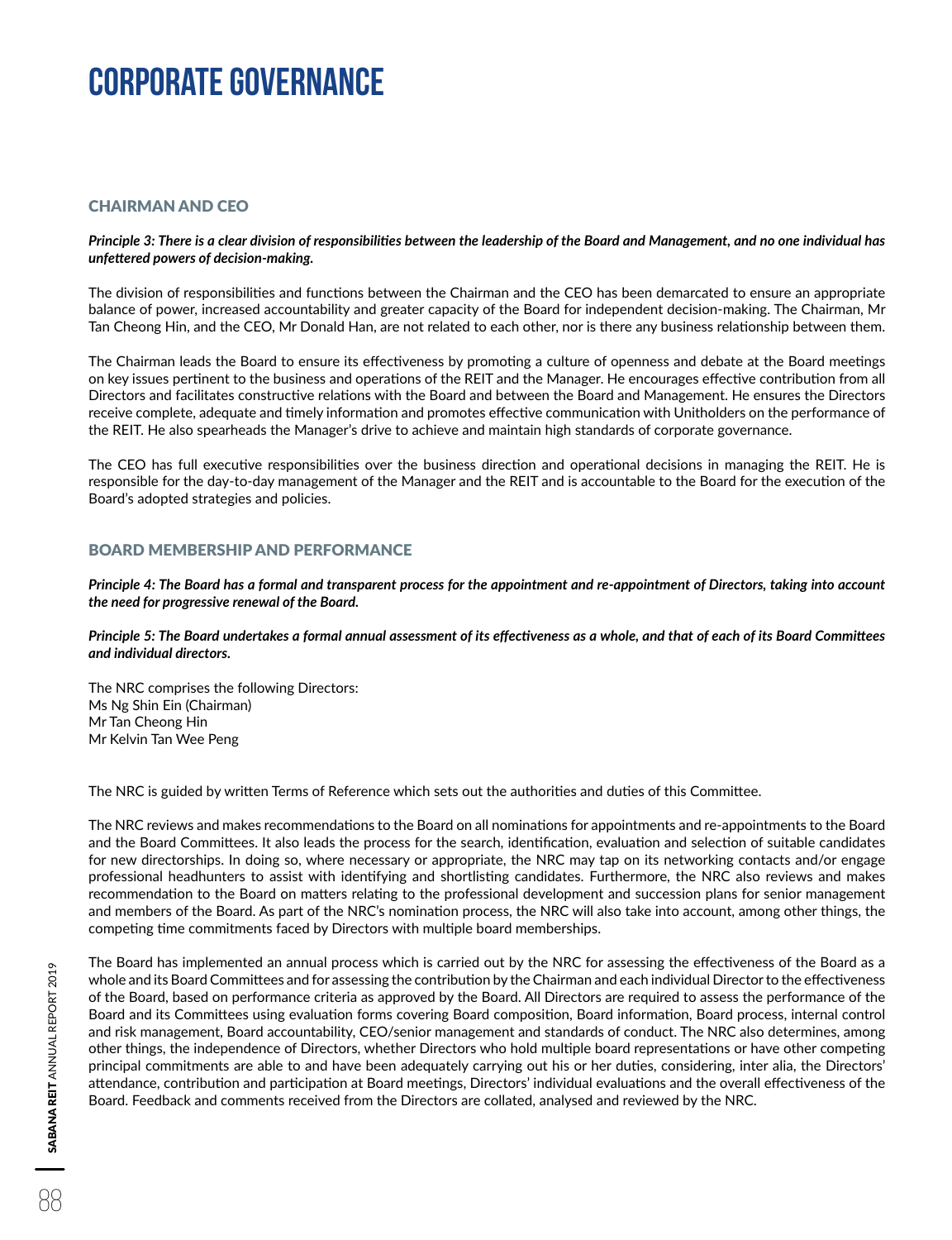The Board ensures that the Directors give sufficient time and attention to the affairs of the Manager and the REIT. The Board is of the view that the limit on the number of listed company directorships that an individual may hold should be considered on a case-by-case basis, but as a general rule, each Director should hold no more than seven listed company board appointments. Based on the reviews by the NRC, the Board is of the view that the Board and its Committees operate effectively and each Director is contributing to the overall effectiveness of the Board. No alternate Directors were appointed.

The Board reviews annually whether a Director is considered an Independent Director based on the 2018 Code, the Listing Rules and the Securities and Futures (Licensing and Conduct of Business) Regulations. The Board has ascertained that for the financial year under review, the Independent Directors are independent.

The Management endeavours to provide the Board with complete, adequate and timely information prior to board meetings and on an ongoing basis. Directors are entitled to request for information from Management and Management seeks to provide the same in a timely manner.

Board meetings for each year are scheduled in advance to facilitate Directors' individual arrangements in respect of ongoing commitments. Prior to each meeting, Board papers on matters to be discussed with detailed explanatory information and other relevant materials are circulated in advance so that such matters may be considered thoroughly and fully, prior to the making of any decision. Explanatory information may also be in the form of briefings to the Directors or formal presentations by staff in attendance at Board meetings or by external professionals.

The number of Board meetings and Board Committee meetings held during the year from 1 January 2019 to 31 December 2019 and Directors' attendances are as follows:

| <b>Meeting of</b>                     | <b>AC</b><br><b>Board</b> |                   | <b>NRC</b>                |                   |                           |                          |
|---------------------------------------|---------------------------|-------------------|---------------------------|-------------------|---------------------------|--------------------------|
| <b>Name of Directors</b>              | No. of<br><b>Meetings</b> | <b>Attendance</b> | No. of<br><b>Meetings</b> | <b>Attendance</b> | No. of<br><b>Meetings</b> | <b>Attendance</b>        |
| Mr Yong Kok Hoon <sup>1</sup>         | 5                         | 5                 | 4                         | 4                 | 3                         | 3                        |
| Mr Kelvin Tan Wee Peng                | 5                         | 5                 | $\overline{4}$            | 4                 | 3                         | 3                        |
| Mr Tan Cheong Hin                     | 5                         | 5                 | $\overline{4}$            | 4                 |                           | $\overline{\phantom{0}}$ |
| Mr Henry Chua Tiong Hock <sup>1</sup> | 3                         | 3                 |                           |                   | $\mathcal{P}$             | $\overline{2}$           |
| Mr Wong Heng Tew <sup>2</sup>         | 1                         |                   | $\overline{\phantom{0}}$  |                   |                           |                          |
| Ms Ng Shin Ein <sup>2</sup>           |                           | 4                 |                           |                   |                           |                          |

### ATTENDANCE OF THE DIRECTORS FOR FY 2019

1 Mr Yong Kok Hoon retired from the Board on 31 October 2019 and Mr Henry Chua Tiong Hock resigned from the Board on 28 June 2019. Please refer to the announcement on 31 October 2019 for the reconstitution of the Board.

2 Mr Wong Heng Tew was appointed as a director on 27 August 2019 and Ms Ng Shin Ein was appointed as a director on 27 August 2019.

The Board has access to management and the Company Secretary at all times. The Company Secretary (or representative) attends all Board meetings and ensures that all Board procedures and the requirements of the Companies Act, Cap. 50 and the Listing Manual of the Singapore Exchange Securities Trading Limited ("SGX-ST") are followed. The appointment and removal of the Company Secretary is a matter for the Board to decide as a whole.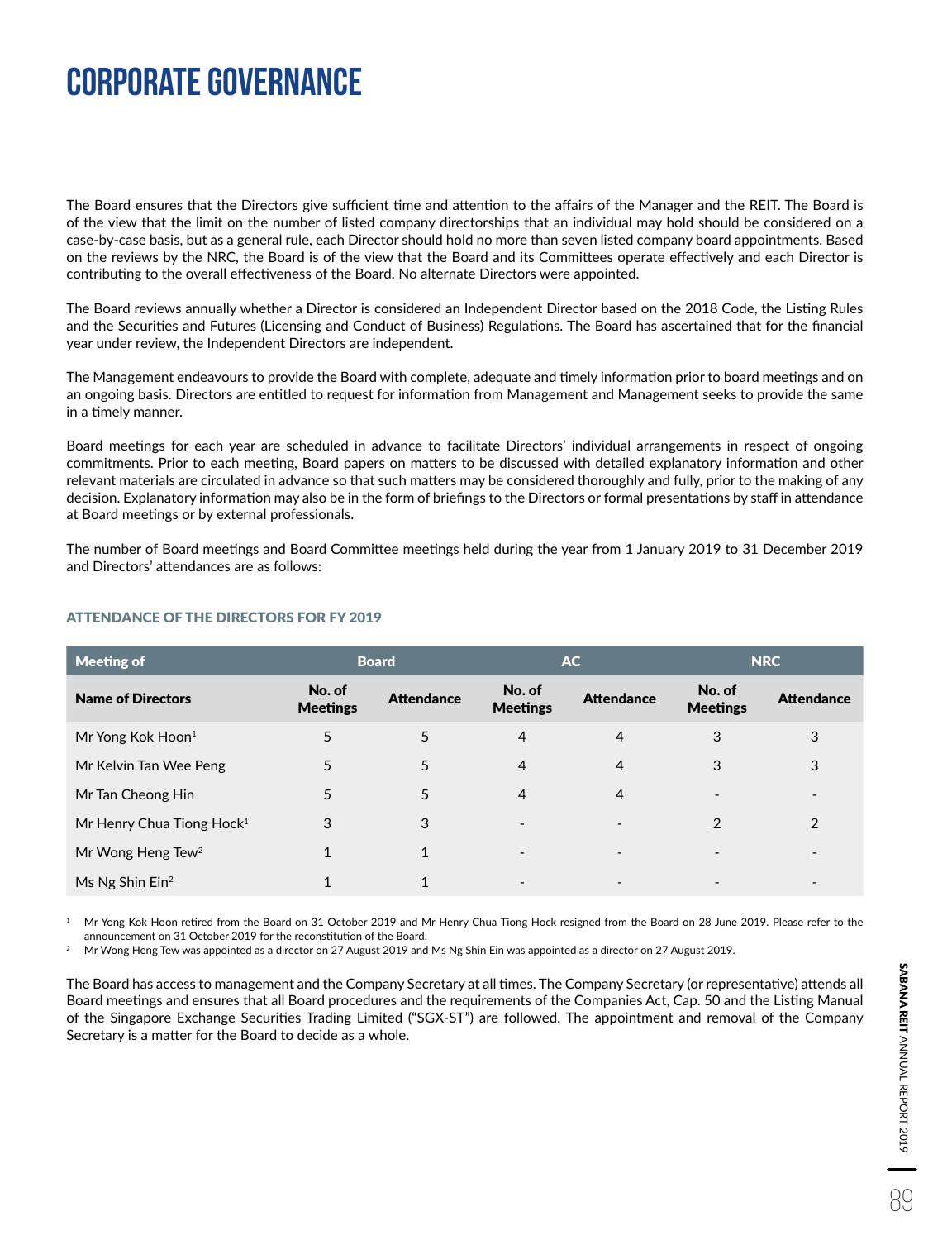As a general rule, Board papers, including the quarterly financial statements, are sent to Directors in advance of each meeting for Directors to be adequately prepared for each meeting. The Board papers are deliberated over and approved by the Board at the meetings, with the Company Secretary recording the minutes of proceedings.

Directors may seek and obtain independent professional advice in the furtherance of their duties, if necessary. Any expenses and costs associated thereto will be borne by the Manager.

#### REMUNERATION MATTERS

#### PROCEDURES FOR DEVELOPING REMUNERATION POLICIES

LEVEL AND MIX OF REMUNERATION

#### DISCLOSURE ON REMUNERATION

*Principle 6: The Board has a formal and transparent procedure for developing policies on Director and executive remuneration, and for fixing the remuneration packages of individual Directors and key management personnel. No Director is involved in deciding his or her own remuneration.*

*Principle 7: The level and structure of remuneration of the Board and key management personnel are appropriate and proportionate to the sustained performance and value creation of the company, taking into account the strategic objectives of the company.*

*Principle 8: The company is transparent on its remuneration policies, level and mix of remuneration, the procedure for setting remuneration, and the relationships between remuneration, performance and value creation.The NRC, which has an independent majority of Directors, serves the crucial role of ensuring that a formal and transparent procedure is established for developing policy on executive remuneration and for fixing the remuneration packages of individual Directors. The remuneration policy comprises the following distinct objectives:*

- (a) to ensure that the procedure for determining remuneration for Directors and executive officers is formal and transparent;
- (b) to ensure that the level of remuneration is sufficient to attract and retain Directors and that the remuneration packages are competitive in attracting and retaining employees;
- (c) to ensure that no Director is involved in deciding on his own remuneration;
- (d) to ensure that remuneration is commensurate with employees' duties, responsibilities and length of service;
- (e) to build sustainable value-creation to align with long term Unitholder interest;
- (f) to reward employees for achieving performance targets; and
- (g) to enhance retention of key talents to build strong organisational capabilities.

The NRC determines remuneration packages and service terms of individual Directors and the CEO in accordance with the aforementioned policies. Directors' fees also take into account the Directors' level of participation and contribution and their respective responsibilities. To ensure that the remuneration payable are in line with the objectives of the remuneration policies, the NRC regularly reviews and recommends to the Board, the framework for salary reviews, performance bonus and incentives for the other key management personnel, taking into consideration the performance of the REIT and that of the individual employee. There are currently no option schemes or other long-term incentive schemes for Directors and employees. All Non-Executive Directors are paid a fixed salary and the CEO's remuneration is not linked to the gross revenue of the REIT. There are no employees who are immediate family members of any Director or the CEO or substantial Shareholder of the Manager. In addition, the remuneration of Directors and executive officers are paid entirely in cash only. No Director or executive officers are paid in the form of shares or interests in the Manager's controlling shareholder or its related entities and their remuneration is also not linked (directly or indirectly) to the performance of any entity other than the REIT.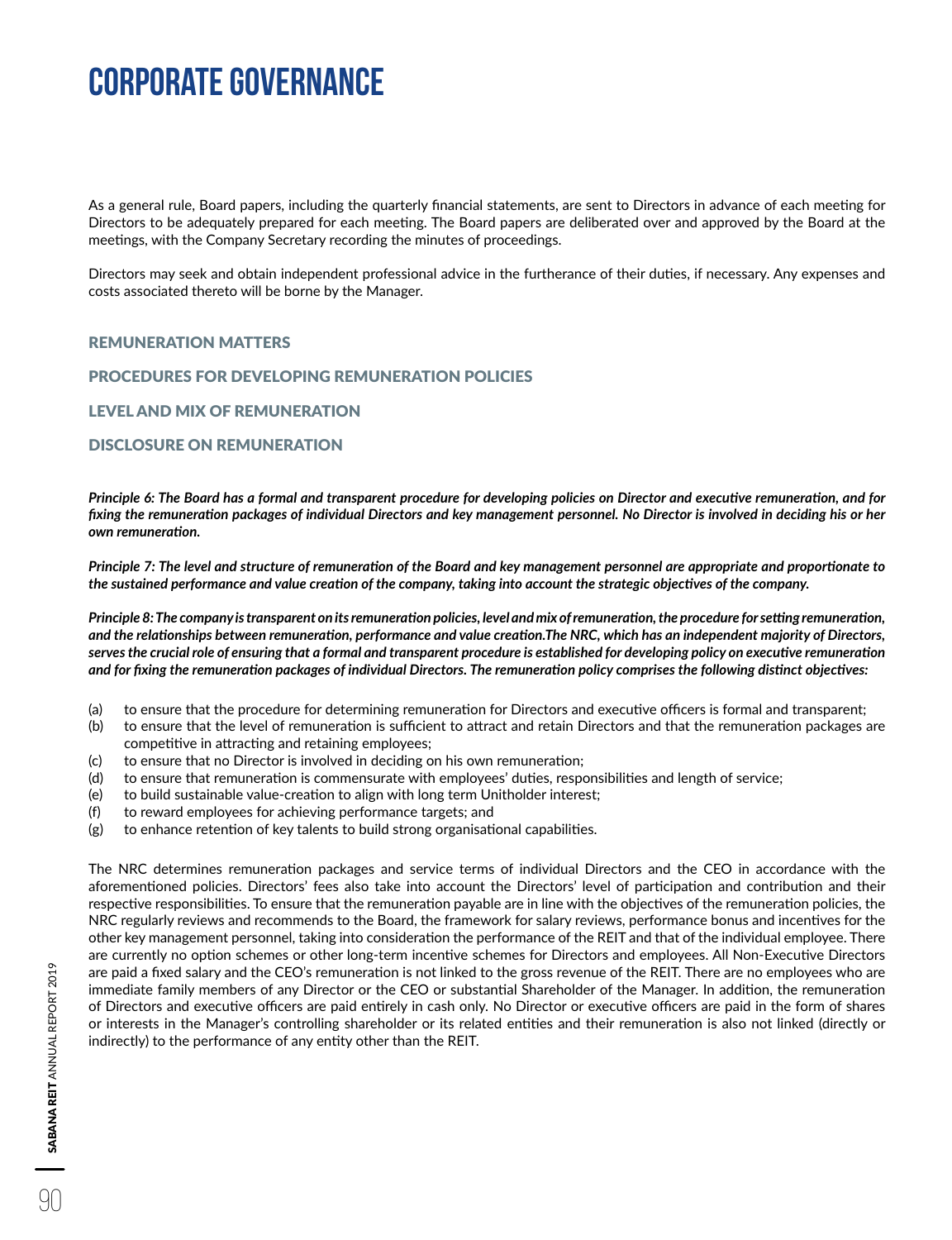Accordingly, the NRC takes a holistic approach to the development of remuneration policies for the REIT, and the framework of remuneration for the Board, key management personnel and individual employees is not considered in isolation. The NRC also considers how to build up depth in management strength and development of key management personnel to ensure sustainability, continual development of talent and renewal of strong and competent leadership in the interests of the REIT.

The remuneration of the Directors and employees of the Manager are not paid out of the deposited property of the REIT (which is the listed entity), but remunerated directly by the Manager from the fees it receives.

In this regard, the Manager's report on each individual Director's and the key management personnel's remuneration paid and payable from 1 January 2019 to 31 December 2019 is disclosed as follows:

| <b>Directors</b>              | <b>Director's fees</b><br>S\$'000 |
|-------------------------------|-----------------------------------|
| Mr Yong Kok Hoon <sup>1</sup> | 83.2                              |
| Mr Tan Cheong Hin             | 60.8                              |
| Mr Kelvin Tan Wee Peng        | 80.0                              |
| Mr Wong Heng Tew              | 18.2                              |
| Ms Ng Shin Ein                | 20.8                              |
| Mr Henry Chua Tiong Hock      | 26.9                              |

1 Mr Yong Kok Hoon retired from the Board on 31 October 2019 and Mr Henry Chua Tiong Hock resigned from the Board on 28 June 2019.

| <b>Remuneration Bands</b>       | <b>Salary</b> | <b>Bonus</b>             | <b>Other</b><br><b>Benefits</b> | <b>Total</b>    |
|---------------------------------|---------------|--------------------------|---------------------------------|-----------------|
|                                 | %             | %                        | %                               | $\overline{\%}$ |
| Key management personnel        |               |                          |                                 |                 |
| S\$250,000 - S\$500,000         |               |                          |                                 |                 |
| Mr Han Yong Lee (Donald)        | 77.3          | 19.9                     | 2.8                             | 100.0           |
| Below S\$250,000                |               |                          |                                 |                 |
| Ms Siow Meow Cheng <sup>2</sup> | 95.5          | $\overline{\phantom{a}}$ | 4.5                             | 100.0           |
| Mr Lim Wei Huang $3$            | 87.2          | 7.2                      | 5.6                             | 100.0           |

2 Ms Siow Meow Cheng was appointed Head of Investment and Asset Management on 1 October 2019. Remuneration disclosed is for pro-rated period of service in FY 2019.

Mr Lim Wei Huang was appointed Senior Vice President, Finance on 1 November 2019. Remuneration disclosed is for pro-rated period of service in FY 2019.

Note: Remuneration was based on amount paid and payable, based on the REIT's financial year from 1 January 2019 to 31 December 2019. The total remuneration mix comprises three components – annual fixed Salary, Bonus and Other Benefits. Bonus aims to encourage individual performance and consists of annual wage supplement and performance bonus. The size of the performance bonus is determined by the REIT's financial and non-financial performance, and is distributed to the key management personnel based on their individual performance. Leave encashment, mobile and transport allowances are classified under Other Benefits. There were no other key management personnel.

The key management team is small and to provide further disclosure on a sensitive matter such as remuneration may subject the Manager to risk of staff turnover, which is not in the best interests of Unitholders. Therefore, the Board believes the Unitholders and the REIT's will not be prejudiced as a result of such non-disclosure.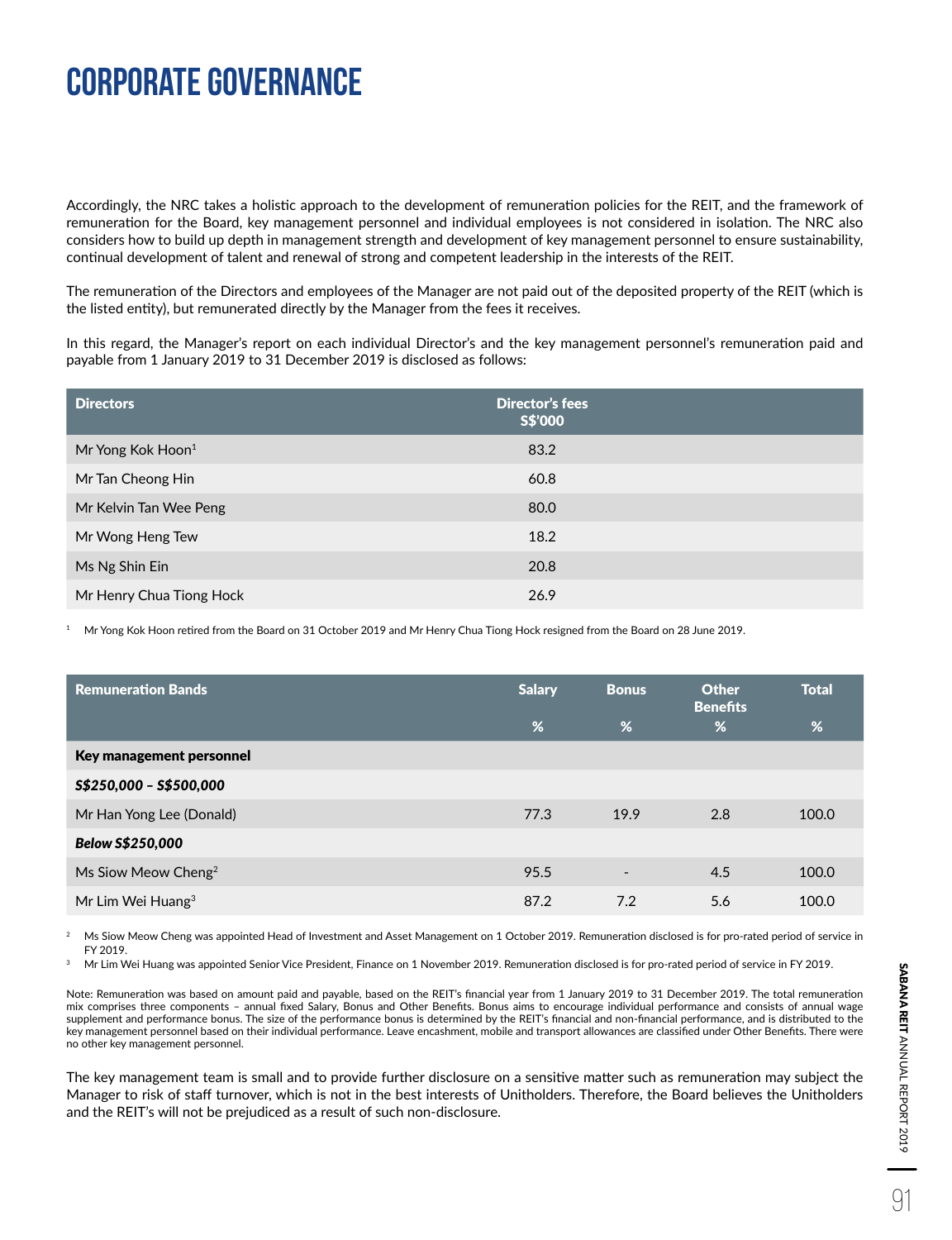### ACCOUNTABILITY AND AUDIT

### RISK MANAGEMENT AND INTERNAL CONTROLS

### AUDIT COMMITTEE

#### *Principle 9: The Board is responsible for the governance of risk and ensures that Management maintains a sound system of risk management and internal controls, to safeguard the interests of the company and its shareholders.*

#### *Principle 10: The Board has an AC which discharges its duties objectively.*

The AC assists the Board in fulfilling responsibilities relating to corporate governance and Interested Party transactions.

The Manager prepares the financial statements in accordance with the Singapore Financial Reporting Standards prescribed by the Accounting Standards Council and Sabana REIT complies with Rule 705 of the Listing Manual of the SGX-ST (where applicable), which prescribes, among others, that quarterly results are to be announced no later than 45 days of the reporting period while full year results are to be announced no later than 60 days of the financial year end. In presenting the financial reports, the Board aims to provide a balanced and understandable assessment of the REIT's performance, position and prospects.

The Board, through the AC, reviews the adequacy of the Manager's risk management framework and ensures that a robust system of risk management and internal controls are in place to safeguard the interests of the Unitholders. The Manager benchmarks its risk management practices against the Risk Governance Guidance For Listed Boards for best standards.

The AC is governed by written terms of reference defining its authority and duties, with explicit authority to investigate any matter within its term of reference. The AC has full access to and co-operation by Management and full discretion to invite any Director or employee of the Manager to attend its meetings.

Currently, the AC members are:

Mr Kelvin Tan Wee Peng (Chairman) Mr Tan Cheong Hin Mr Wong Heng Tew<sup>1</sup>

 $1$  Mr Wong Heng Tew was appointed a member of the Audit Committee on 1 November 2019.

The main duties of the AC include reviewing and monitoring the effectiveness of the Manager's internal controls relating to financial, operational, compliance and risk management processes. The AC receives regular updates by external auditors to keep abreast of changes to accounting standards and issues which may have a direct impact on financial statements. The AC meets with internal and external auditors without the presence of management at least once a year. The Non-Executive and Independent Directors meet regularly without the presence of Management. The Chairman of such meetings provides feedback to the Board and/or Chairman of the Board as appropriate.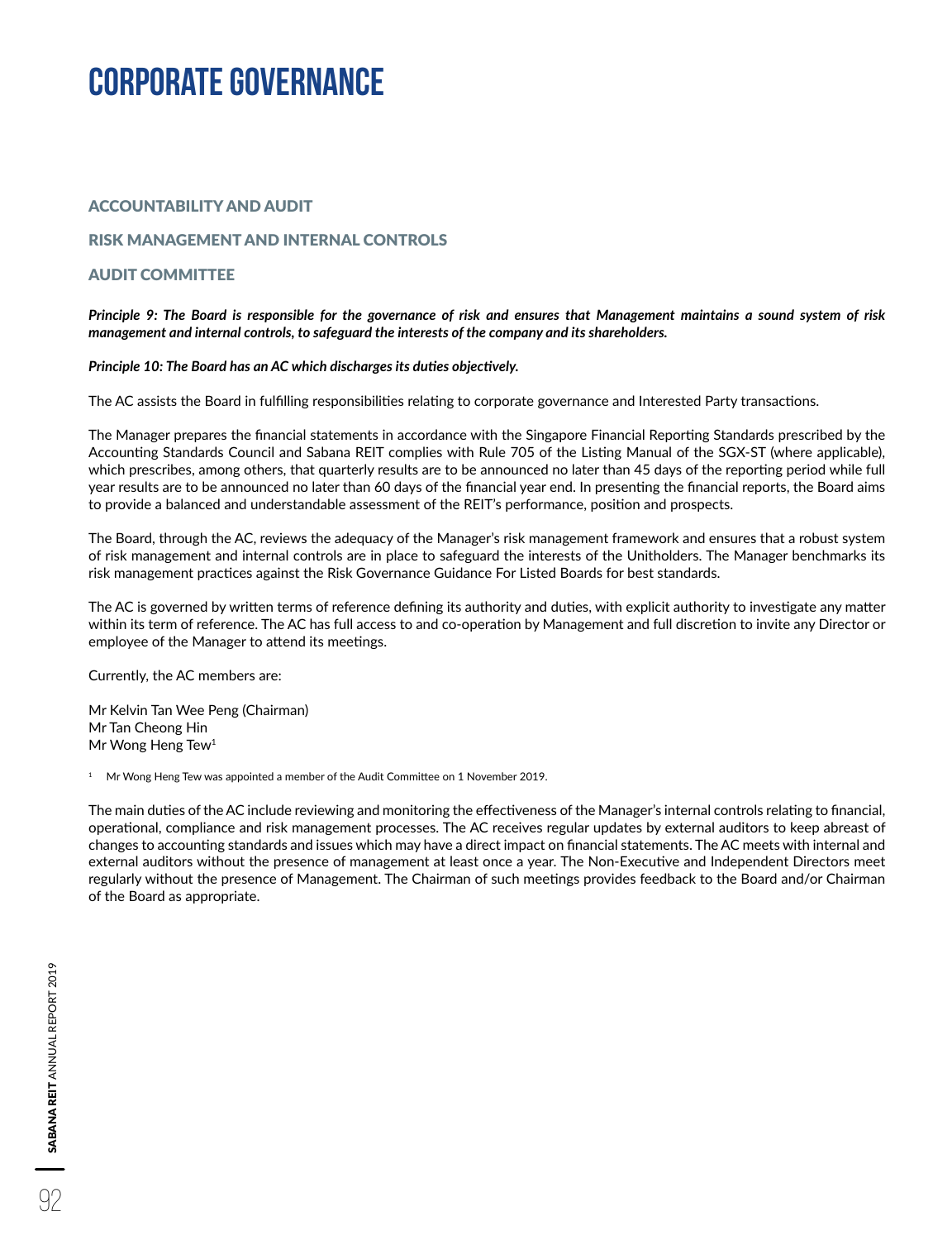The key activities of AC include:

- reviewing and recommending to the Board for approval, the quarterly and full year financial results and related SGX announcements;
- reviewing Related Party Transactions and any donations of income derived from non-Shari'ah compliant sources or non-core activities to charities;
- reviewing the assurance from the CEO and Senior Vice President, Finance on the financial records and financial statements;
- reviewing and approving the internal and external audit plans to ensure adequacy of the audit scope;
- reviewing the independence, adequacy and effectiveness of the internal audit function;
- reviewing and evaluating with internal and external auditors, the adequacy and effectiveness of internal control systems, including financial, operational and compliance controls, and risk management policies and framework;
- reviewing the internal and external audit reports and monitoring the timely and proper implementation of any corrective or improvement measures;
- reviewing the nature and extent of non-audit services, including their remuneration and terms of engagement, performed by the external auditors;
- reviewing the independence and objectivity of the external auditors, and recommending to the Board on their appointment, re-appointment and removal; and
- reviewing whistle-blowing arrangements put in place by Management.

For FY 2019, the External Auditor KPMG LLP ("KPMG") has identified the valuation of investment properties as a key audit matter and in its report, KPMG has communicated their findings that the valuation methodologies adopted by the valuers and key assumptions applied in the valuation exercise are consistent with market practices and data. The AC has also reviewed the valuation reports and discussed the contents thereof with management and KPMG and is satisfied with the assumptions and methodologies used. However, given that the assumptions are subjective and are highly susceptible to changes in the business environment, the AC cautions Unitholders against relying solely on the investment property valuations in assessing the financial performance of Sabana REIT. This is particularly so as such valuations do not give any assurance that the investment properties will be sold at such prices even if such sales are contemplated for some of the properties as part of Sabana REIT's business strategy. Indeed, as we have seen from the divestment of 9 Tai Seng Drive and the aborted divestment of 1 Tuas Avenue 4 (due to the buyer not getting JTC approval), the value of the properties held to generate passive rental income can vary significantly from the potential selling prices for these properties. Hence, the AC advises Unitholders to focus on fundamental factors such as the net property income, tenant profile, tenancy duration, occupancy, and their changes over the years to assess how well Sabana REIT's portfolio has performed.

The Board is of the view that all the members of the AC are suitably qualified with finance and accounting backgrounds to assist the Board in the areas of internal controls, financial and accounting matters, compliance and risk management, including oversight over Management in the design, implementation and monitoring of risk management and internal control systems.

The AC, through the assistance of internal and external auditors, reviews and reports to the Board on the adequacy and effectiveness of the Manager's system of controls, including financial, operational, compliance and information technology controls put in place by the management as part of the framework. The AC decides on the appointment, termination and remuneration of the head of the internal audit function. The internal audit function of the Manager is outsourced to Ernst and Young Advisory Pte Ltd ("EY"). The internal auditors are guided by the International Standards for the Professional Practice of Internal Auditing set by the Institute of Internal Auditors, and report directly to the AC on audit matters. The internal audit function has unfettered access to all the REIT's documents, records, properties and personnel, including the AC, and has appropriate standing within the Management.

The internal auditors conduct audit reviews based on the internal audit plan approved by the AC, and report their findings and recommendations to management who would respond on the actions to be taken. The internal auditors submit internal audit reports at least twice yearly to the AC. The AC is of the view that the internal auditors are independent, effective and have adequate resources to perform its functions.

The Manager has adopted an enterprise-wide risk management ("ERM") framework to enhance its risk management capabilities. Through a structured risk identification process and the use of a risk register, the key financial, operational and compliance risks identified by the Management are documented and presented against the response strategies and control measures put in place to mitigate those risks. To enhance risk mitigation, the ERM framework is integrated with the internal auditor's annual work plan.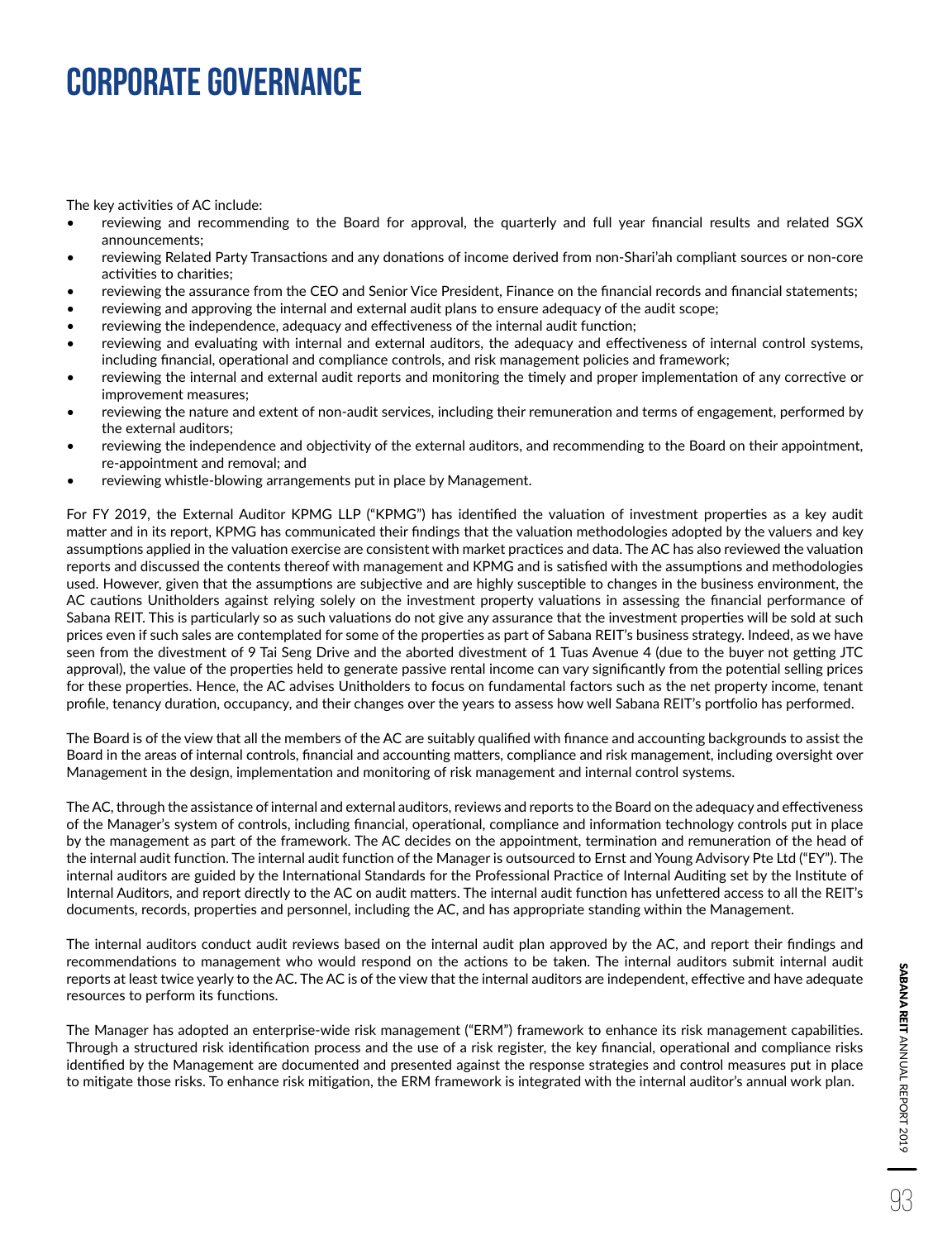#### EXTERNAL AUDITORS

The AC makes recommendation to the Board on the appointment/re-appointment of the external auditors, taking into consideration the scope, results of the audit, as well as the cost effectiveness, independence and objectivity of the external auditors.

During the year, the AC has conducted a review of all non-audit services provided by the external auditors to Sabana REIT and its subsidiaries and is satisfied that the extent of such services will not prejudice the independence and objectivity of the external auditors. The amount paid and payable to external auditors for audit and non-audit services fees were approximately S\$202,000 and S\$77,000 respectively, for the financial year under review.

The AC, with the concurrence of the Board, has recommended the re-appointment of KPMG LLP as the external auditors. The re-appointment of the external auditors will be subject to approval by way of an ordinary resolution of Unitholders at the Annual General Meeting ("AGM"), to be held on 24 April 2020.

In appointing the audit firms for the REIT and its subsidiaries, the Board is satisfied that the REIT has complied with the requirements of Rules 712 and 715 of the Listing Manual of the SGX-ST.

#### WHISTLE-BLOWING POLICY

The AC has established procedures to provide employees of the Manager and the tenants and vendors of the REIT with well-defined and accessible channels to report on suspected fraud, corruption, dishonest practices or other similar matters relating to the REIT or the Manager, and for the independent investigation of any reports and appropriate follow-up action.

The aim of the whistle-blowing policy is to encourage the reporting of such matters in good faith, with the confidence that those making such reports will be treated fairly, and to the extent possible, be protected from reprisal. Where appropriate, an independent third party may be appointed to assist in the investigation

The following section presents a brief summary of the REIT's exposure to financial, operational, and compliance risks and the key measures in addressing these risks.

#### FINANCIAL RISK

In managing the REIT, the Manager adheres to all applicable financial covenants set by lenders as well as the aggregate leverage limit of 45.0% imposed by MAS in the Property Funds Appendix. The REIT has complied with the aggregate leverage limit throughout the year. To minimise financial risks, the Manager reviews the capital management policy of the REIT regularly and provides periodic updates to the Directors. All major capital market initiatives require the prior approval of the Board.

By employing an appropriate mix of debt and equity to finance property acquisitions, maintaining a certain level of cash for working capital and employing available Shari'ah-compliant derivatives to hedge risk exposure, the Manager strikes a strategic balance between safeguarding the going concern ability and optimal capital structure of the REIT with maximising Unitholders' value.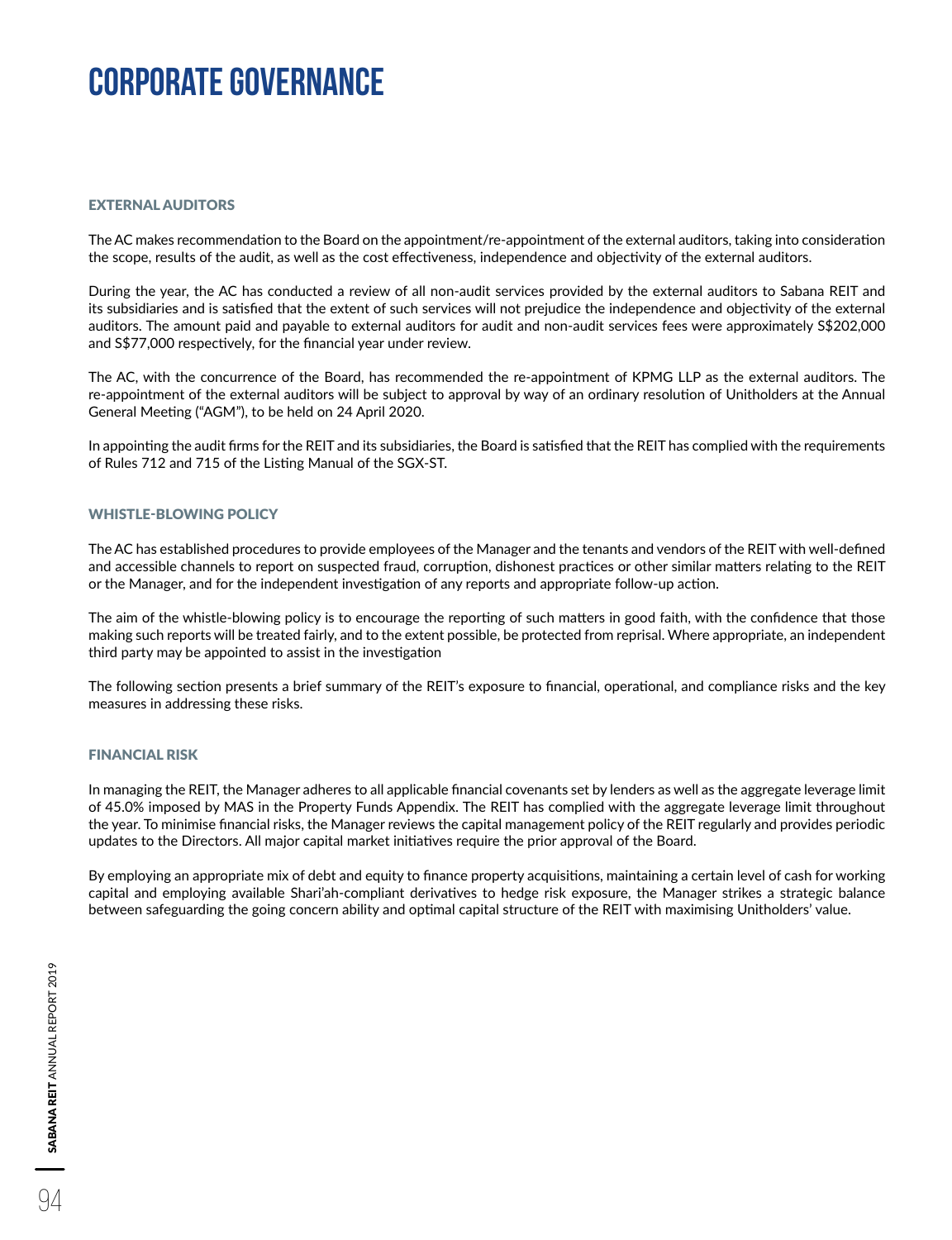#### OPERATIONAL RISK

The Manager has put in place a manual of standard operating procedures designed to identify, monitor, report and manage the operational risks associated with the day-to-day management of the REIT. The manual of standard operating procedures covers key risk areas such as investments and acquisitions, property and lease management, interested party transactions, finance and accounting, compliance, and information technology controls, and is periodically reviewed to stay relevant and effective.

The Manager recognises that there is a significant amount of risk inherent in making property investment decisions. Accordingly, the Manager sets out clear procedures when making such decisions. For instance, an investment and risk management committee was set up to ensure comprehensive due diligence is carried out in relation to each proposed investment. All property purchases and divestments require the prior approval of the Board.

Internal auditors, EY had also been engaged to perform independent reviews of the adequacy and effectiveness of the risk management processes and internal controls. The Manager also has a Business Continuity Plan and a comprehensive insurance coverage in accordance with industry standards.

#### COMPLIANCE RISK

The REIT is subject to various rules and regulations stipulated by SGX-ST and other regulatory bodies. Any changes to the rules and regulations may affect the REIT's business.

The Manager holds a CMS licence for real estate investment trust management and its key officers are appointed as representatives by MAS under the SFA. Failure to comply with the regulations imposed by MAS may result in the licences being revoked or not renewed, adversely affecting the REIT's operations.

The Manager has policies and procedures for ensuring compliance with the applicable provisions of the SFA and all other relevant legislations, rules, notices and guidelines, including the Listing Manual of the SGX-ST, the Code on Collective Investment Schemes issued by the MAS including the Property Funds Appendix, the Manager's obligations under the Trust Deed, the Singapore Financial Reporting Standards, any tax ruling and the relevant contracts.

To mitigate non-compliance, the compliance officer regularly consults the regulatory bodies and works closely with the auditors, legal counsels, Company Secretary, senior management and AC to ensure adherence to all stipulated rules and regulations.

#### BOARD'S OPINION ON INTERNAL CONTROLS

Based on the internal controls and risk management framework established and maintained by the Management, work performed by the internal and external auditors, the assurance from the CEO and Senior Vice President, Finance that the financial records have been properly maintained, that the financial statements give a true and fair view of the REIT's operations and finances, and the assurance from the CEO and Senior Vice President, Finance<sup>1</sup> regarding the adequacy and effectiveness of the Manager's risk management and internal control systems, the Board, with the concurrence of the AC, is of the view that taking into account the nature, scale and complexity of the Manager's operations, the REIT's financial, operational, compliance and information technology controls, and risk management systems were adequate and effective as at 31 December 2019.

In this regard, the Board notes that the system of internal controls and risk management provide a reasonable but not absolute assurance that the REIT will not be severely affected by any event that could be reasonably foreseen. Neither can any system of internal controls and risk management provide absolute assurance against the occurrence of material errors, poor judgment, human error, losses, fraud or other irregularities.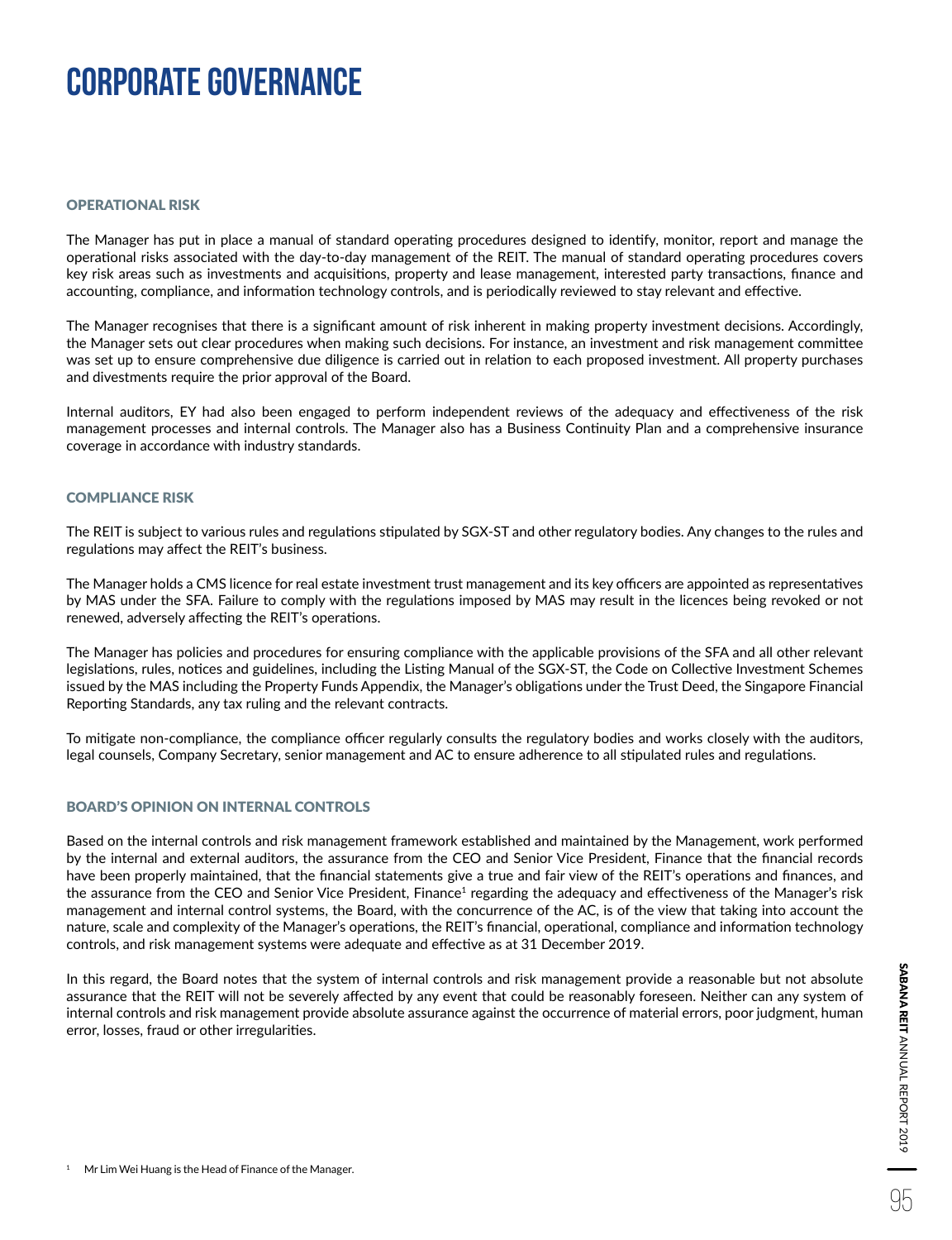#### SHAREHOLDER RIGHTS AND ENGAGEMENT

#### SHAREHOLDER RIGHTS AND CONDUCT OF GENERAL MEETINGS

### ENGAGEMENT WITH SHAREHOLDERS

*Principle 11: The company treats all shareholders fairly and equitably in order to enable them to exercise shareholders' rights and have the opportunity to communicate their views on matters affecting the company. The company gives shareholders a balanced and understandable assessment of its performance, position and prospects.*

*Principle 12: The company communicates regularly with its shareholders and facilitates the participation of shareholders during general meetings and other dialogues to allow shareholders to communicate their views on various matters affecting the company.*

*Principle 13: The Board adopts an inclusive approach by considering and balancing the needs and interests of material stakeholders, as part of its overall responsibility to ensure that the best interests of the company are served.*

The Manager is committed to regular, effective and fair communication with Unitholders. It has a dedicated Investor Relations ("IR") team which regularly communicates with the Unitholders and attends to their queries and concerns.

The Manager's disclosure policy requires the timely and full disclosure of all material information relating to the REIT by way of public releases or announcement through the SGX-ST via SGXNET at first instance and subsequently, by way of release on the website at www.sabana-reit.com. The Manager clearly communicates its current policy of distributing at least 90.0% of its distributable income to Unitholders.

The Manager conducts regular briefings for analysts which will generally coincide with the release of the REIT's quarterly results. The IR team utilises its website as a means of providing information to the Unitholders and the broader investment community. News releases, investor presentations, and quarterly and full year financial results are available on the website immediately after they have been released to the market.

The Manager welcomes active Unitholder participation at the AGM and informs Unitholders of the rules governing general meetings of Unitholders. It believes that AGMs serve as an opportune forum for Unitholders to meet the Board and senior management and to communicate their views.

The Manager has implemented the system of voting by poll at its AGMs. Results of each resolution put to vote at the AGM are processed by independent scrutineers and the results will be announced with details of percentages in favour and against. Separate resolutions are proposed for substantially separate issues at the meetings and after the AGM's conclusion, the minutes of the AGM will be made available to Unitholders upon request.

The Chairman of the Board, the respective Chairman of each of the Board Committees, the Management and the external auditors are present to address Unitholders' queries at the AGMs.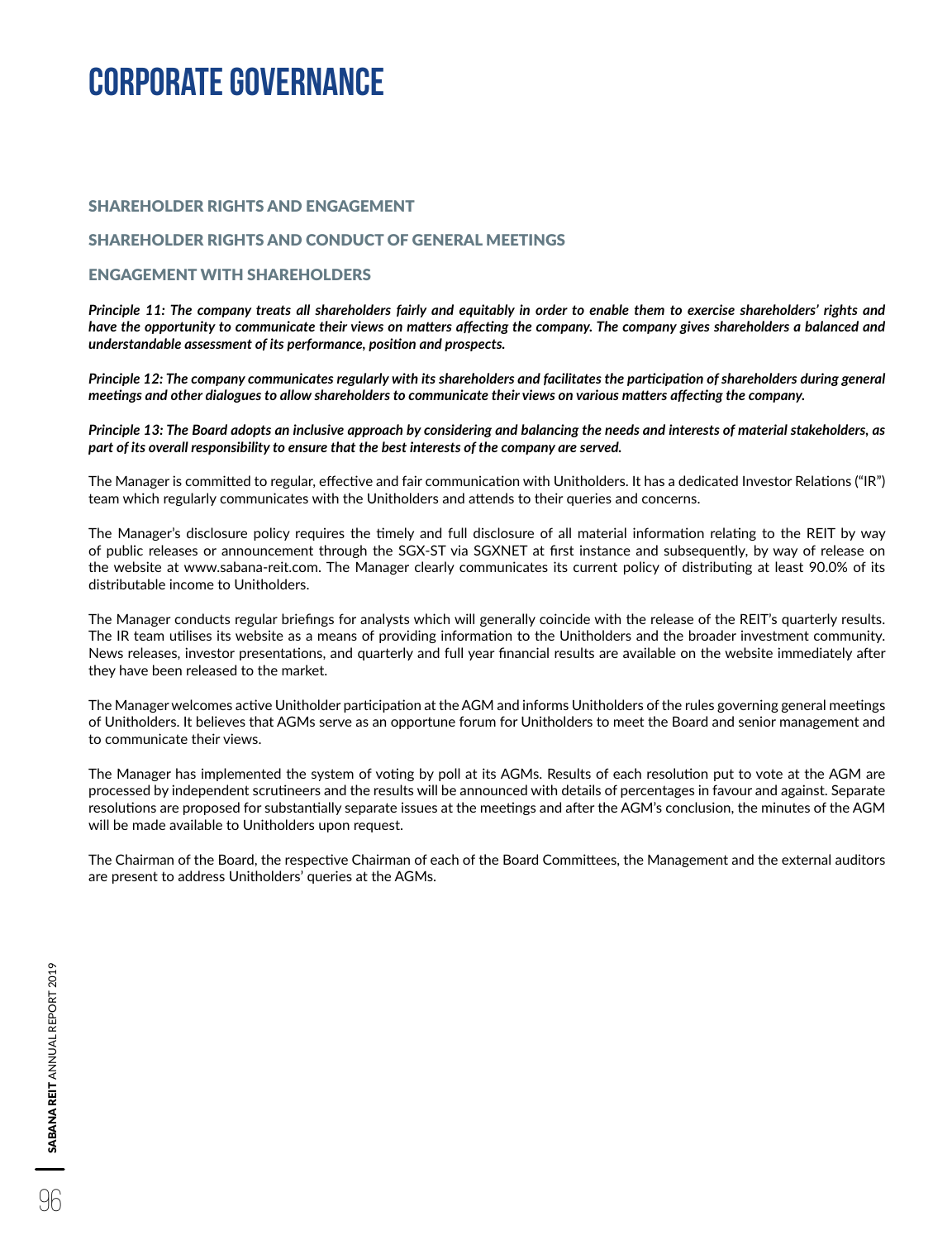### DEALING IN SECURITIES

The Manager's Code of Best Practices on Securities Transactions encourages Directors and employees to hold Units but forbids them to:

- Trade during the blackout period, which commences one month before the announcement of property valuations, quarterly or annual results to the public and ending on the day of announcement or other specified date;
- Trade at any time in possession of price sensitive information;
- Communicate price sensitive information to any person as imposed by insider trading laws;
- Trade in Units on short-term considerations.

Directors are also required to disclose their dealings in Units to the Manager within two business days after such acquisition or occurrence. Announcements of such interest notifications will be made via SGXNET.

In addition, the Manager will comply with any relevant disclosure requirements under the SFA. The Manager has also undertaken that it will not deal in the Units during the period commencing one month before the public announcement of the REIT's annual results, quarterly results and (where applicable) property valuations, and ending on the date of announcement of the relevant results, or the case may be, property valuations.

### DEALING WITH CONFLICTS OF INTEREST

The following procedures are established by the Manager to deal with potential conflicts of interest issues:

- The Manager is dedicated to Sabana REIT and will not manage other REITs which invest in similar properties as Sabana REIT;
- All executive officers will be working exclusively for the Manager and will not hold executive positions in other firms;
- All resolutions in writing of the Directors in relation to matters concerning the REIT must be approved by a majority of the Directors who do not hold an interest, including at least two Independent Directors;
- In respect of matters in which the Sponsor and/or its subsidiaries have an interest, direct or indirect, any nominees appointed by the Sponsor and/or its subsidiaries to the Board to represent their interest will abstain from voting. In such matters, the quorum must comprise a majority of the Independent Directors and must exclude the nominee Directors of the Sponsor and/ or its subsidiaries;
- It is also provided in the Trust Deed that if the Manager is required to decide whether or not to take any action against any person in relation to any breach of any agreement entered into by the Trustee for and on behalf of the REIT with a related party of the Manager, the Manager shall be obliged to consult a reputable law firm (acceptable to the Trustee) which shall provide legal advice on the matter. If the said law firm is of the opinion that the Trustee has a prima facie case against the party allegedly in breach under such agreement, the Manager shall be obliged to take appropriate action in relation to such agreement. The Directors shall have a duty to ensure that the Manager so complies. Notwithstanding the foregoing, the Manager shall inform the Trustee as soon as it becomes aware of any breach of any agreement entered into by the Trustee for and on behalf of the REIT with a related party of the Manager and the Trustee may take any action it deems necessary to protect the rights of Unitholders and/or which is in the interest of Unitholders. Any decision by the Manager not to take action against a related party of the Manager shall not constitute a waiver of the Trustee's right to take such action as it deems fit against such related party.

There are no material contracts entered into by Sabana REIT or any of its subsidiaries that involve the interests of the CEO, any Director or any controlling Unitholder, except as disclosed in this Annual Report.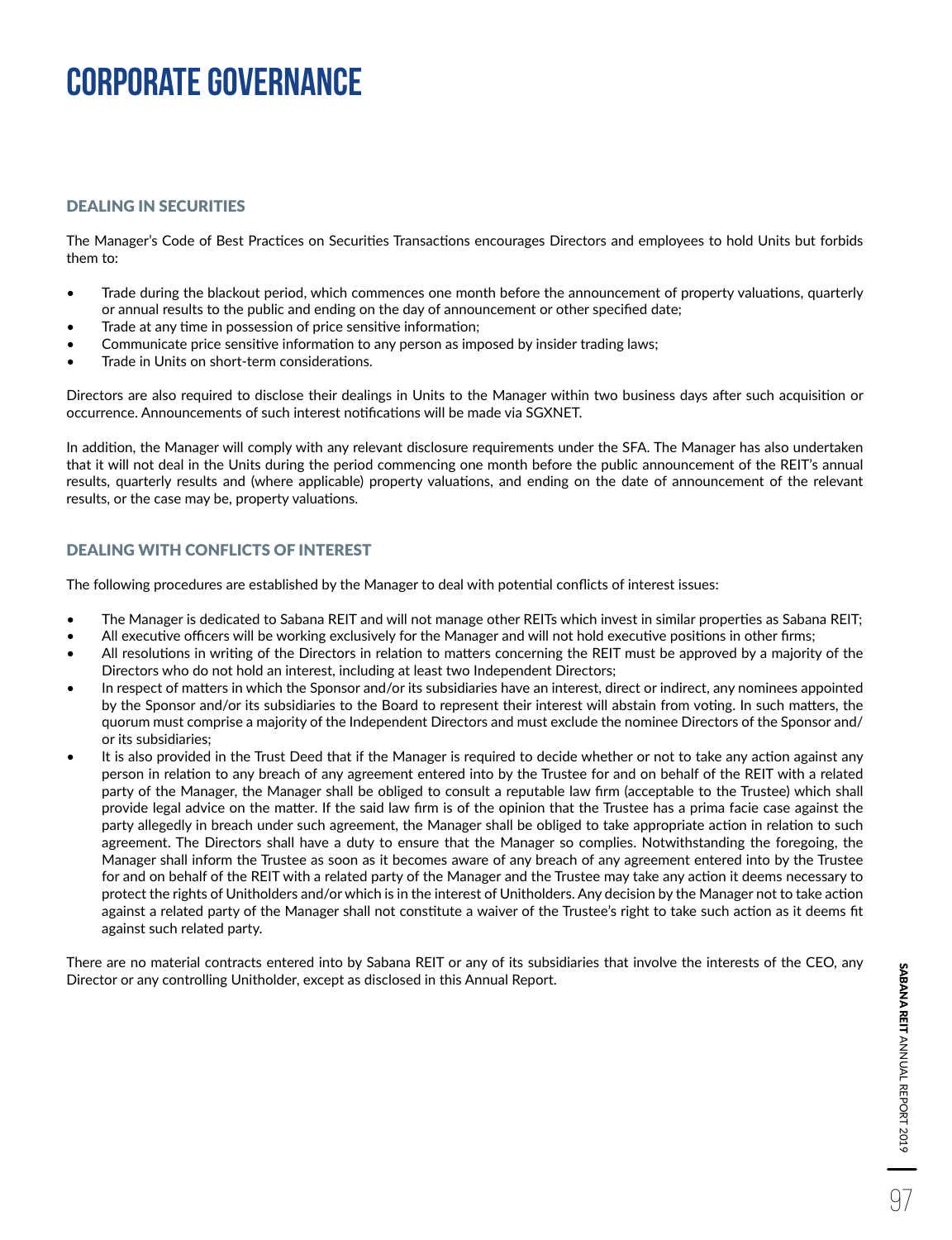### DEALING WITH RELATED PARTIES

The Manager has established procedures to ensure that all Related Party Transactions will be undertaken on an arm's length basis and on normal commercial terms, which are generally no more favourable than those extended to unrelated third parties. Thus, the interests of the REIT and the Unitholders will not be prejudiced. All Related Party Transactions will be subjected to regular periodic reviews by the AC:

- Transactions (either individually or as part of a series or if aggregated with other transactions involving the same interested person during the same financial year) equal to or exceeding S\$100,000.00 in value but below 3.0% of the value of Sabana REIT's net tangible assets will be subject to review by the AC at regular intervals;
- Transactions (either individually or as part of a series or if aggregated with other transactions involving the same interested person during the same financial year) equal to or exceeding 3.0% but below 5.0% of the value of Sabana REIT's net tangible assets will be subject to review and prior approval of the AC and immediately announced on SGX-ST. Such approval shall only be given if the transactions are on normal commercial terms and are consistent with similar types of transactions made by the Trustee with third parties which are unrelated to the Manager;
- Transactions (either individually or as part of a series or if aggregated with other transactions involving the same interested person during the same financial year) equal to or exceeding 5.0% of the value of Sabana REIT's net tangible assets will be reviewed and approved prior to such transactions being entered into, on the basis described in the preceding paragraph, by the AC which may, as it deems fit, request advice on the transactions from independent advisers, including the obtaining of valuations from independent professional valuers. Furthermore, under the Listing Manual of the SGX-ST and the Property Funds Appendix, such transactions would have to be approved by the Unitholders at a meeting of Unitholders duly convened and held in accordance with the provisions of the Trust Deed; and
- Aggregate value of Related Party Transactions entered into during the financial year under review will be disclosed in the Annual Report.

As a general rule, the Manager must demonstrate to its AC that such transactions satisfy the foregoing criteria, which may entail obtaining (where practicable) quotations from parties unrelated to the Manager; or obtaining two or more valuations from independent professional valuers (in accordance with the Property Funds Appendix).

For Related Party Transactions entered into or to be entered into by the Trustee, the Trustee is required to consider the terms of such transactions to satisfy itself that such transactions are conducted on an arm's length basis and on normal commercial terms, are not prejudicial to the interests of the REIT and the Unitholders, and are in accordance with all applicable requirements of the Property Funds Appendix and/or the Listing Manual of the SGX-ST relating to the transaction in question.

Further, the Trustee has the ultimate discretion under the Trust Deed to decide whether or not to enter into a Related Party Transaction. If the Trustee is to sign any Related Party Transaction contract, the Trustee will review the contract to ensure that it complies with the requirements relating to Related Party Transactions as well as such other guidelines as may from time to time be prescribed by the MAS and the SGX-ST to apply to real estate investment trusts.

The Manager will maintain a register to record and will incorporate into its internal audit plan a review, of all Related Party Transactions which are entered into by the REIT. The AC shall review the internal audit reports to ascertain that the guidelines and procedures established to monitor Related Party Transactions have been complied with. In addition, the Trustee will also have the right to review such audit reports to ascertain that the Property Funds Appendix have been complied with. The AC will periodically review all Related Party Transactions to ensure compliance with the Manager's internal control procedures and with the relevant provisions of the Property Funds Appendix and/or the Listing Manual of the SGX-ST. The review will include the examination of the nature of the transactions and the supporting documents or such other data deemed necessary by the AC.

If a member of the AC has an interest in a transaction, he is required to abstain from participating in the review and approval process in relation to that transaction.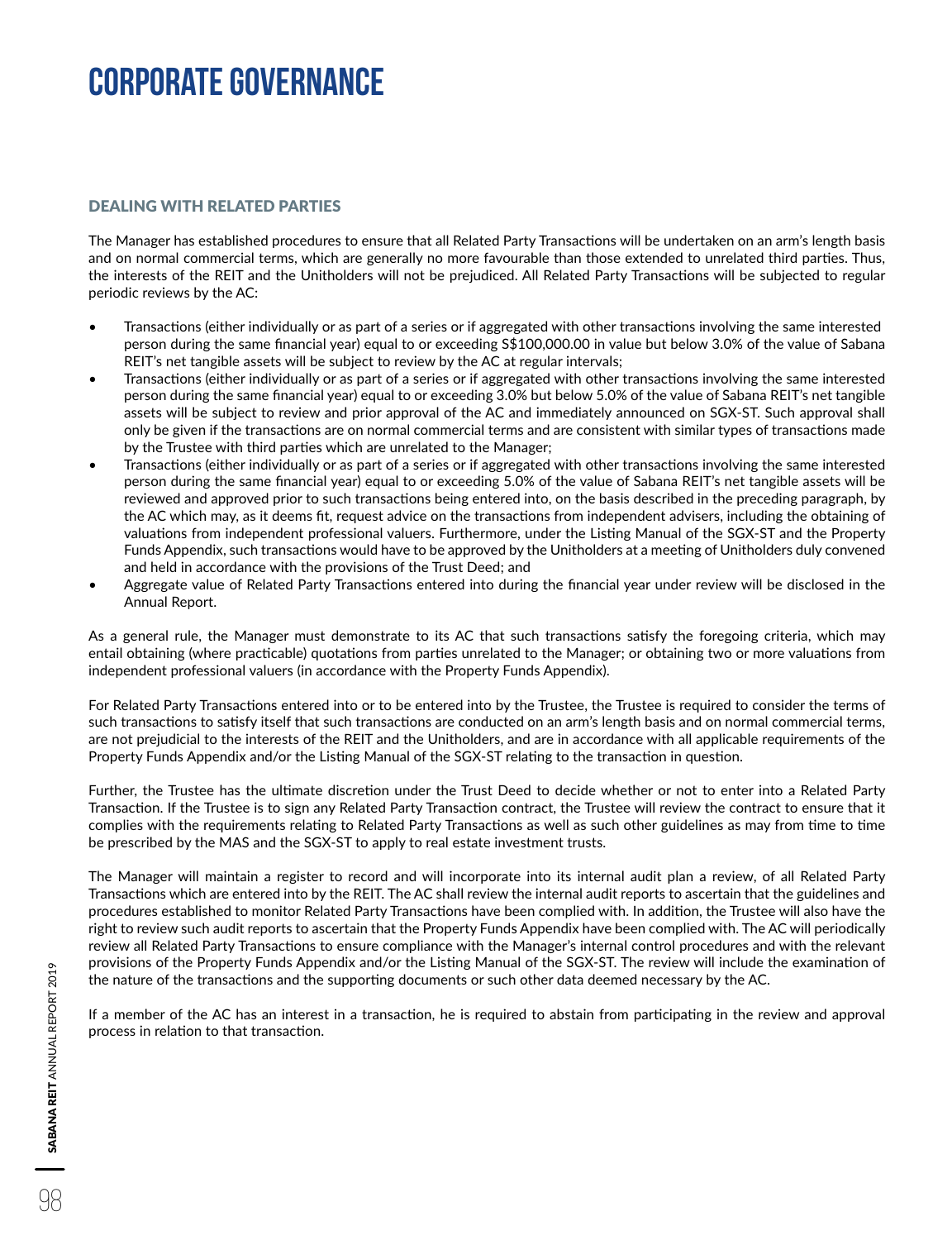### DEALING WITH SHARI'AH COMPLIANCE

Shari'ah compliance means adherence to the tenets of Islamic law, which places due consideration upon ethics and social responsibility. The Manager ensures total non-Shari'ah compliant rental income does not exceed 5.0% per annum of the gross revenue of the REIT's portfolio of properties. As part of the due cleansing procedure, donation of non-compliant income is made to charitable causes (without tax benefits) on a quarterly basis. For FY 2019, the non-compliant income came to approximately 0.01% of the REIT's gross revenue.

Five Pillars, based in Singapore, was appointed by the Manager to act as the Shari'ah Adviser. Five Pillars serves as a conduit between the Independent Shari'ah Committee ("ISC") and the compliance officer of the Manager, liaising frequently on Shari'ah matters throughout the year.

The ISC comprises eminent scholars and experts. They are:

- Dr. Mohamed Ali Elgari (Professor at King Abdulaziz University in Saudi Arabia);
- Professor Dr. Obiyathulla Ismath Bacha (Professor at the International Centre for Education in Islamic Finance in Malaysia); and
- Dr. Ashraf bin Mohammed Hashim (Associate Professor at International Islamic University Malaysia).

The REIT follows the standards promulgated by the Auditing and Accounting Organisation of the Islamic Financial Institutions and/or the Islamic Financial Services Board. To assess ongoing compliance of the REIT, the Shari'ah Adviser, on behalf of and working closely with the ISC:

- Prior to the issuance of the Shari'ah certificate for annual status, an inspection and verification will be conducted on the properties and activities of the REIT. A representative of Five Pillars will visit the individual properties in the portfolio to ensure that businesses on the premises are compliant and agree with the leasing contracts signed. For FY 2019, the REIT successfully passed the inspection;
- For new funding, consent will be obtained on inception. Shari'ah certification and other supporting documents from the issuing or arranger bank will be vetted and approved by the ISC. For FY 2019, the REIT is Shari'ah compliant because non-Shari'ah compliant financing of the REIT has not exceeded a third of the net asset value of its portfolio.

On completion of the annual audit, the ISC will sign off and issue the certificate which will be delivered by the Shari'ah Adviser to the Manager. The REIT has successfully renewed its annual Shari'ah certificate, valid till 31 December 2019. The certificate is displayed on the REIT's website www.sabana-reit.com. The total amount of fees incurred for Shari'ah advisory services for the financial year ended 31 December 2019 is approximately S\$89,000.

Under Shari'ah principles, provisions are made for remedial actions. In the event of a breach or deviation, the Manager must disclose as soon as practicable to the Shari'ah Adviser and the ISC the necessary details and supporting documents. Rectification as advised is applied to the particular activity within an agreed time frame before any distributions are made to Unitholders.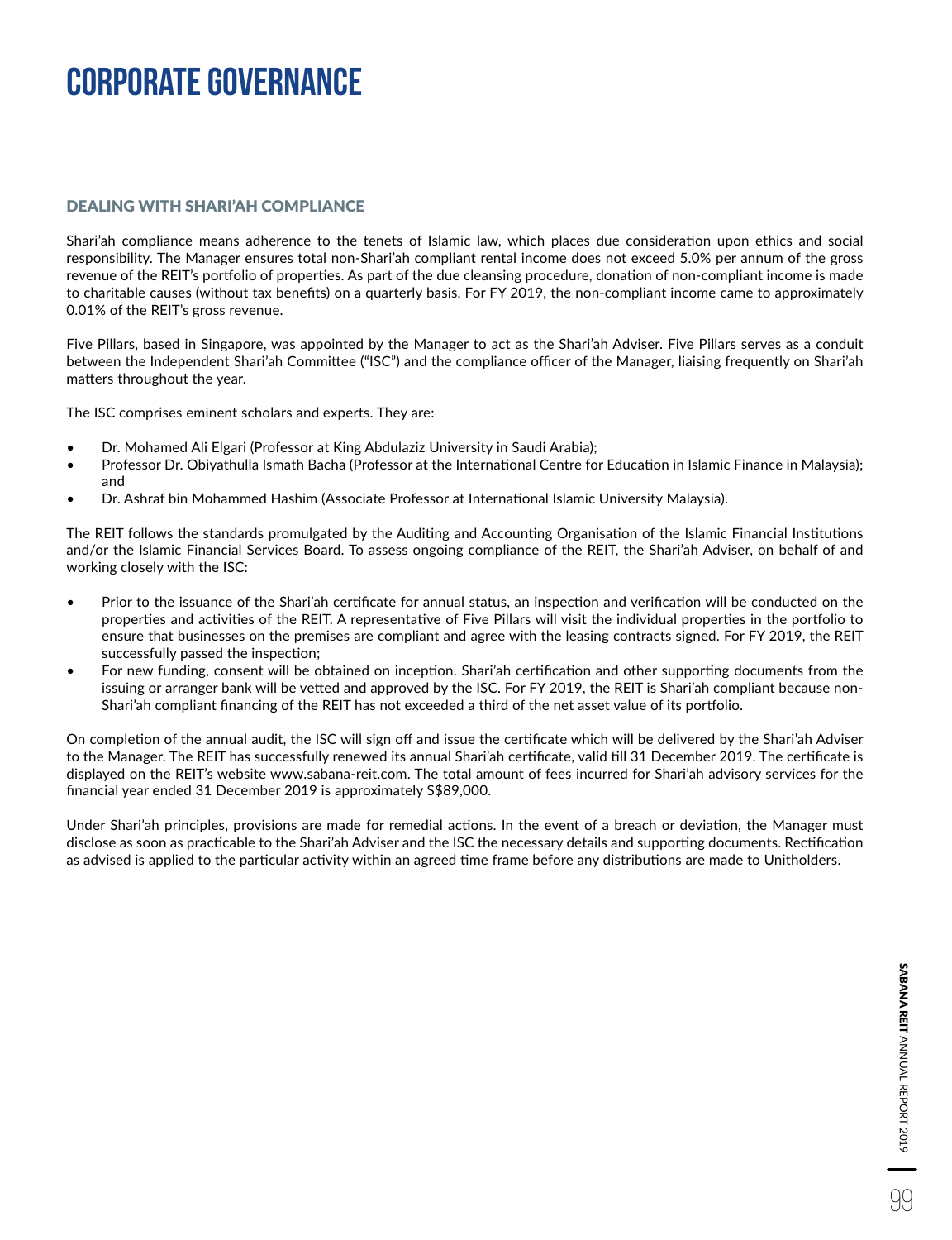### FEES PAYABLE TO THE MANAGER

The Manager is entitled under Clauses 15.1 and 15.2 of the Trust Deed to the following fees:

| Fees payable by the REIT                                                                               | <b>Amount payable</b>                                                                                                                                                                                                                                                                                                                                                                                                                                                                                                                                                                                                                                                                                                                                                                                                                                                                                                                                                                                                                                                                                                                                                                                                                                                                                                                                                                                                                                                                                                                                                            |
|--------------------------------------------------------------------------------------------------------|----------------------------------------------------------------------------------------------------------------------------------------------------------------------------------------------------------------------------------------------------------------------------------------------------------------------------------------------------------------------------------------------------------------------------------------------------------------------------------------------------------------------------------------------------------------------------------------------------------------------------------------------------------------------------------------------------------------------------------------------------------------------------------------------------------------------------------------------------------------------------------------------------------------------------------------------------------------------------------------------------------------------------------------------------------------------------------------------------------------------------------------------------------------------------------------------------------------------------------------------------------------------------------------------------------------------------------------------------------------------------------------------------------------------------------------------------------------------------------------------------------------------------------------------------------------------------------|
| Management fee (payable to<br>1<br>the Manager or its nominee)                                         | <b>Base Fee</b><br>A fee not exceeding the rate of 0.5% per annum of the value of the Deposited Property.<br><b>Performance Fee</b><br>0.5% per annum (or such lower percentage as may be determined by the Manager in its<br>absolute discretion) of the Net Property Income of Sabana REIT or its relevant Special<br>Purpose Vehicles ("SPVs") in each financial year, payable on a yearly basis, provided<br>Sabana REIT achieves at least 10.0% annual growth in DPU over the previous financial<br>year (calculated after accounting for the performance fee (if any) for that financial year<br>and after adjusting, at the discretion of the Manager, for any new Units arising from the<br>conversion or exercise of any instruments convertible into Units which are outstanding<br>at the time of calculation, and any rights or bonus issue, consolidation, subdivision or<br>buy-back of Units).<br>The Manager may elect to receive the Base Fee and Performance Fee in cash or Units or<br>a combination of cash and Units (as it may in its sole discretion determine).                                                                                                                                                                                                                                                                                                                                                                                                                                                                                          |
|                                                                                                        | The Manager received 100.0% of the Base Fee in cash for FY 2019.                                                                                                                                                                                                                                                                                                                                                                                                                                                                                                                                                                                                                                                                                                                                                                                                                                                                                                                                                                                                                                                                                                                                                                                                                                                                                                                                                                                                                                                                                                                 |
| Fee for acquisition of properties<br>$\overline{2}$<br>(payable to the Manager or its<br>nominee $)^1$ | <b>Acquisition Fee</b><br>1.0% (or such lower percentage as may be determined by the Manager in its absolute<br>discretion) of the acquisition price of real estate of real estate-related assets acquired:<br>in relation to an acquisition (whether directly or indirectly through one or more SPVs)<br>$\bullet$<br>of any real estate, the acquisition price of any real estate purchased by the REIT,<br>plus any other payments <sup>2</sup> in addition to the acquisition price made by the REIT or its<br>SPVs to the vendor in connection with the purchase of the real estate (pro-rated if<br>applicable to the proportion of the REIT's interest);<br>in relation to an acquisition (whether directly or indirectly through one or more SPVs<br>$\bullet$<br>of the REIT) of any SPVs or holding entities which holds real estate, the underlying<br>value of any real estate which is taken into account when computing the acquisition<br>price payable for the acquisition from the vendor of the equity interests of any<br>vehicle holding directly or indirectly the real estate purchased by the REIT, plus any<br>additional payments made by the REIT or its SPVs to the vendor in connection with<br>the purchase of such equity interests (pro-rated if applicable to the proportion of the<br>REIT's interest); or<br>the acquisition price of any investment by the REIT, whether directly or indirectly<br>$\bullet$<br>through one or more SPVs, in any debt securities of any property corporation or<br>other SPV owning or acquiring real estate. |

<sup>1</sup> Acquisition fees are paid in cash. Whereby properties are acquired from interested parties, acquisition fees will be paid in units issued by Sabana REIT at the prevailing market price and will be held for one year from the date of issuance.

 $2$  "Other payments" refers to additional payments to the vendor of the asset, for example, where the vendor has already made certain payments for enhancements to the asset, and the value of the asset enhancements is not reflected in the acquisition price as the asset enhancements are not completed, but "other payments" do not include stamp duty or other payments to third party agents and brokers.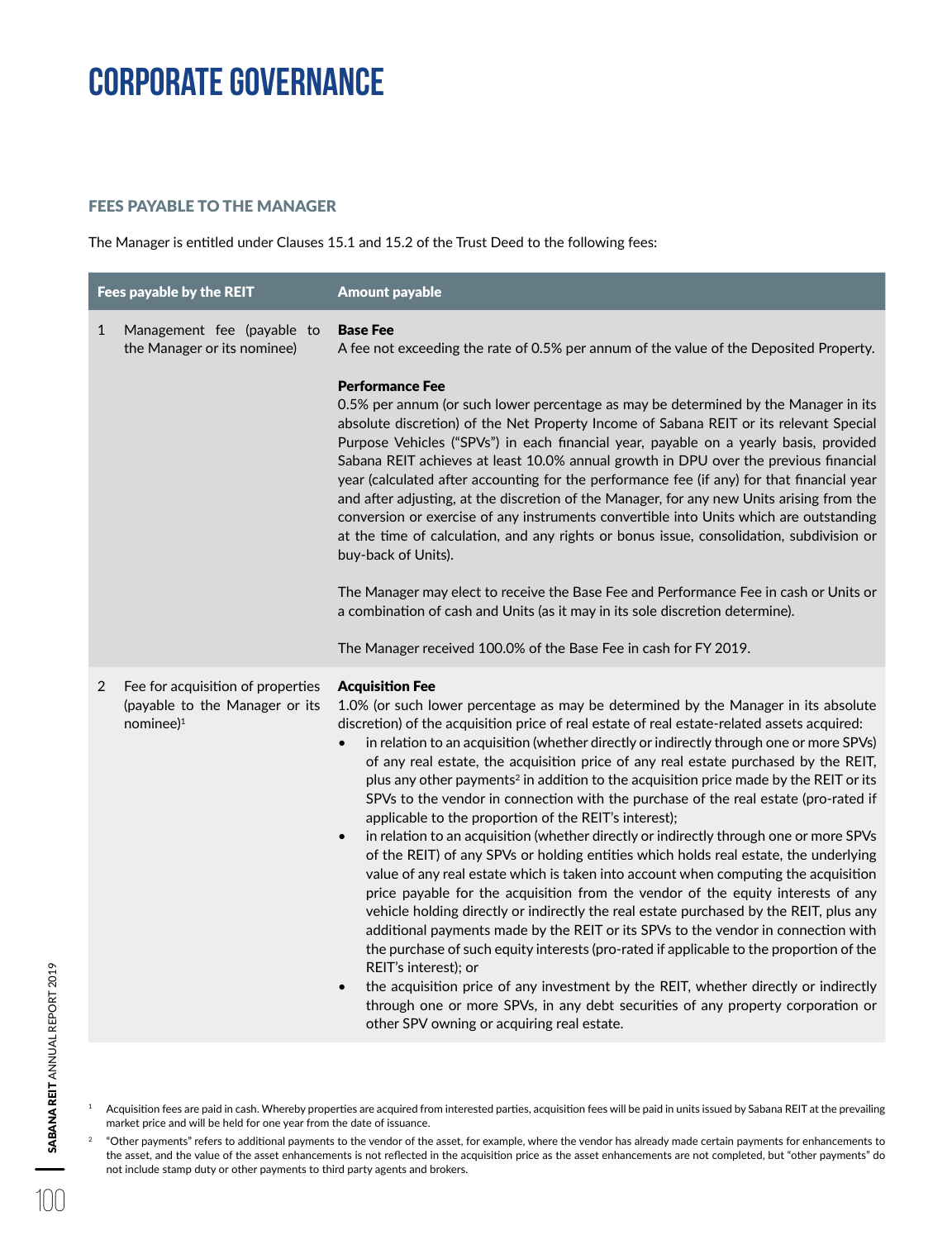| Fees payable by the REIT |                                                                                     | <b>Amount payable</b>                                                                                                                                                                                                                                                                                                                                                                                                                                                                                                                                                                                                                                                                                                                                                                                                                                                                                                                                                                                                                                                                                                                                                                                            |  |  |  |
|--------------------------|-------------------------------------------------------------------------------------|------------------------------------------------------------------------------------------------------------------------------------------------------------------------------------------------------------------------------------------------------------------------------------------------------------------------------------------------------------------------------------------------------------------------------------------------------------------------------------------------------------------------------------------------------------------------------------------------------------------------------------------------------------------------------------------------------------------------------------------------------------------------------------------------------------------------------------------------------------------------------------------------------------------------------------------------------------------------------------------------------------------------------------------------------------------------------------------------------------------------------------------------------------------------------------------------------------------|--|--|--|
| 3                        | Fee for divestment of properties<br>(payable to the Manager or its<br>nominee $)^3$ | <b>Divestment Fee</b><br>0.5% (or such lower percentage as may be determined by the Manager in its absolute<br>discretion) of each of the following as is applicable (subject to there being no double-<br>counting):<br>the sale price of any real estate sold or divested, whether directly or indirectly<br>$\bullet$<br>through one or more SPVs, by the REIT (plus any other payments <sup>4</sup> in addition to the<br>sale price received by the REIT or its SPVs from the purchaser in connection with the<br>sale or divestment of the real estate) (pro rated if applicable to the proportion of the<br>REIT's interest):<br>the underlying value of any real estate related assets which is taken into account<br>$\bullet$<br>when computing the sale price for such real estate-related assets, sold or divested,<br>whether directly or indirectly through one or more SPVs, by the REIT (pro rated if<br>applicable to the proportion of the REIT's interest); or<br>the sale price of any investment by the REIT, whether directly or indirectly through<br>$\bullet$<br>one or more SPVs, in any debt securities of any property corporation or other SPVs<br>owning or acquiring real estate. |  |  |  |

The Manager is responsible for managing the assets and liabilities of the REIT for the benefit of its Unitholders. Accordingly, the Manager should be compensated fairly for its efforts in the overall management of the REIT's various affairs. The Base Fee payable to the Manager has been assessed by the Board and the Board believes that the Base Fee is reasonable and in line with market rates.

No Performance Fees were payable for FY 2019. The Board would like to inform Unitholders that Performance Fees are only payable when the Manager has achieved a certain level of growth in DPU over the previous financial year. Accordingly, the Board is of the view that the Performance Fee will incentivise the Manager to seek growth opportunities and encourage the Manager to act in the interests of Unitholders to enhance the DPU. An increase of the DPU by 10.0% year-on-year is challenging and the Performance Fee will incentivise the Manager to take a holistic and balanced approach towards assuming sensible risks to grow the REIT over the long-term. In addition, the Performance Fee payable to the Manager has been assessed by the Board and the Board believes that the REIT's Performance Fee is reasonable and in line with market practices.

The Acquisition Fee and Divestment Fee are necessary to incentivise the Manager to source for inorganic growth and to realise mature assets that no longer suit the portfolio. The Manager has to undertake additional scope of work over and above the overall management of the REIT when undertaking acquisition or divestment opportunities and should be compensated fairly to reflect the effort expended and the costs incurred in such transactions. Accordingly, the Board has considered and is of the view that the Acquisition Fee and Divestment Fee are reasonable and in line with market rates to ensure that the Manager acts in the interests of the REIT and Unitholders.

Divestment fees are paid in cash. Whereby properties are sold to interested parties, divestment fees will be paid in units issued by Sabana REIT at the prevailing market price and will be held for one year from the date of issuance.

<sup>4</sup>"Other payments" refers to additional payments to the REIT or its SPVs for the sale of the asset, for example, where the REIT or its SPVs have already made certain payments for enhancements to the asset, and the value of the asset enhancements is not reflected in the sale price as the asset enhancements are not completed, but do not include stamp duty or other payments to third party agents and brokers.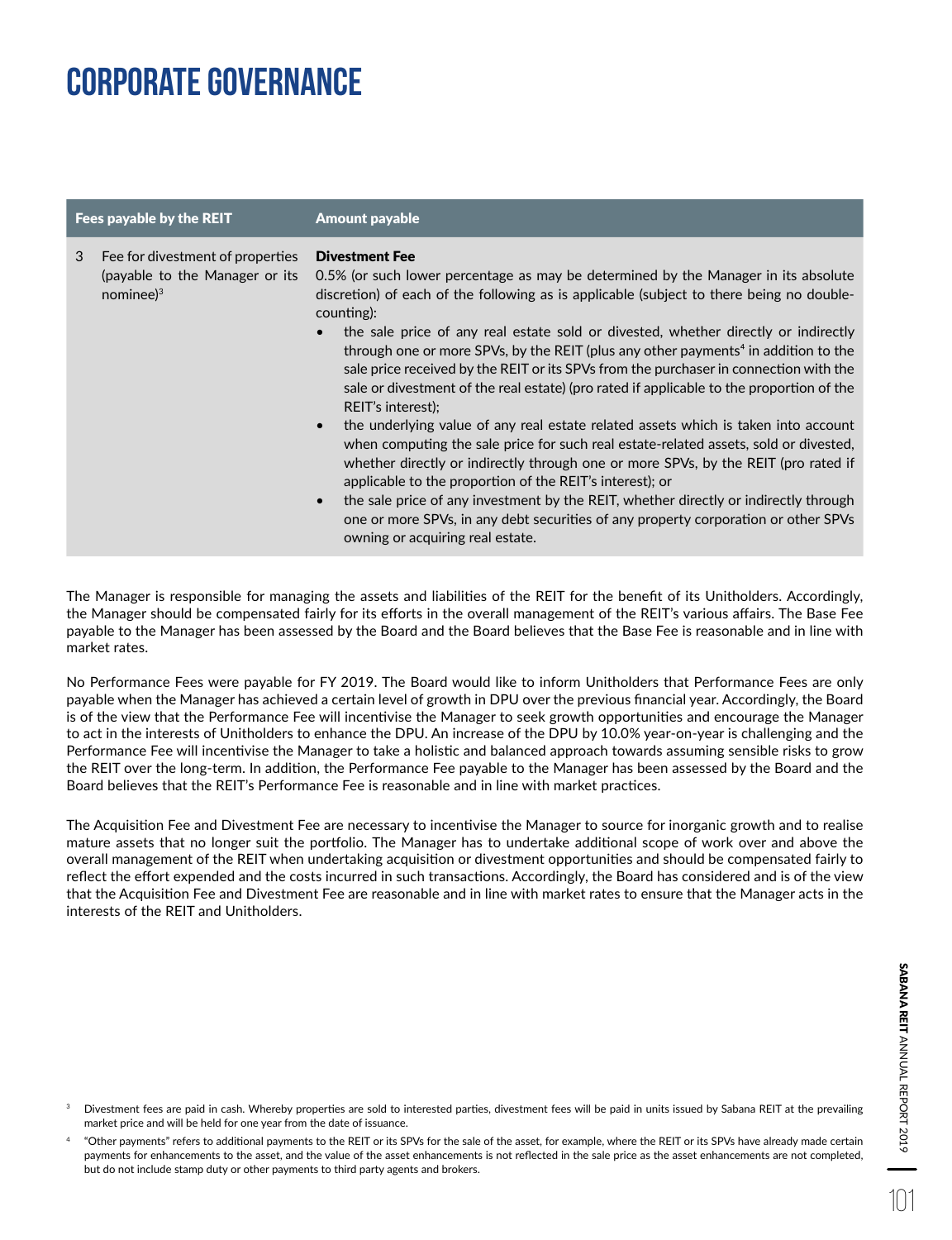The Property Manager, as a wholly-owned subsidiary of the Manager, is entitled under the Master Property Management Agreement to the following fees:

| <b>Payable by the REIT</b>                                   | <b>Amount payable</b>                                                                                                               |  |  |  |
|--------------------------------------------------------------|-------------------------------------------------------------------------------------------------------------------------------------|--|--|--|
| Property management fee (payable to the<br>Property Manager) | <b>Property Management Fee</b><br>2.0% per annum of gross revenue of each property under the management<br>of the Property Manager. |  |  |  |
| Lease management fee (payable to the Property<br>Manager)    | <b>Lease Management Fee</b><br>1.0% per annum of gross revenue of each property under the management<br>of the Property Manager.    |  |  |  |

The Property Manager provides property management services to the REIT. In return for its services, the Property Manager should be compensated fairly for its efforts. The fees payable to the Property Manager has been assessed by the Board. The Board believes that the fees payable to the Property Manager are reasonable and in line with market rates. In addition, the Property Management Fee and the Lease Management Fee have been structured so that the Property Manager is incentivised to improve the performance of the properties.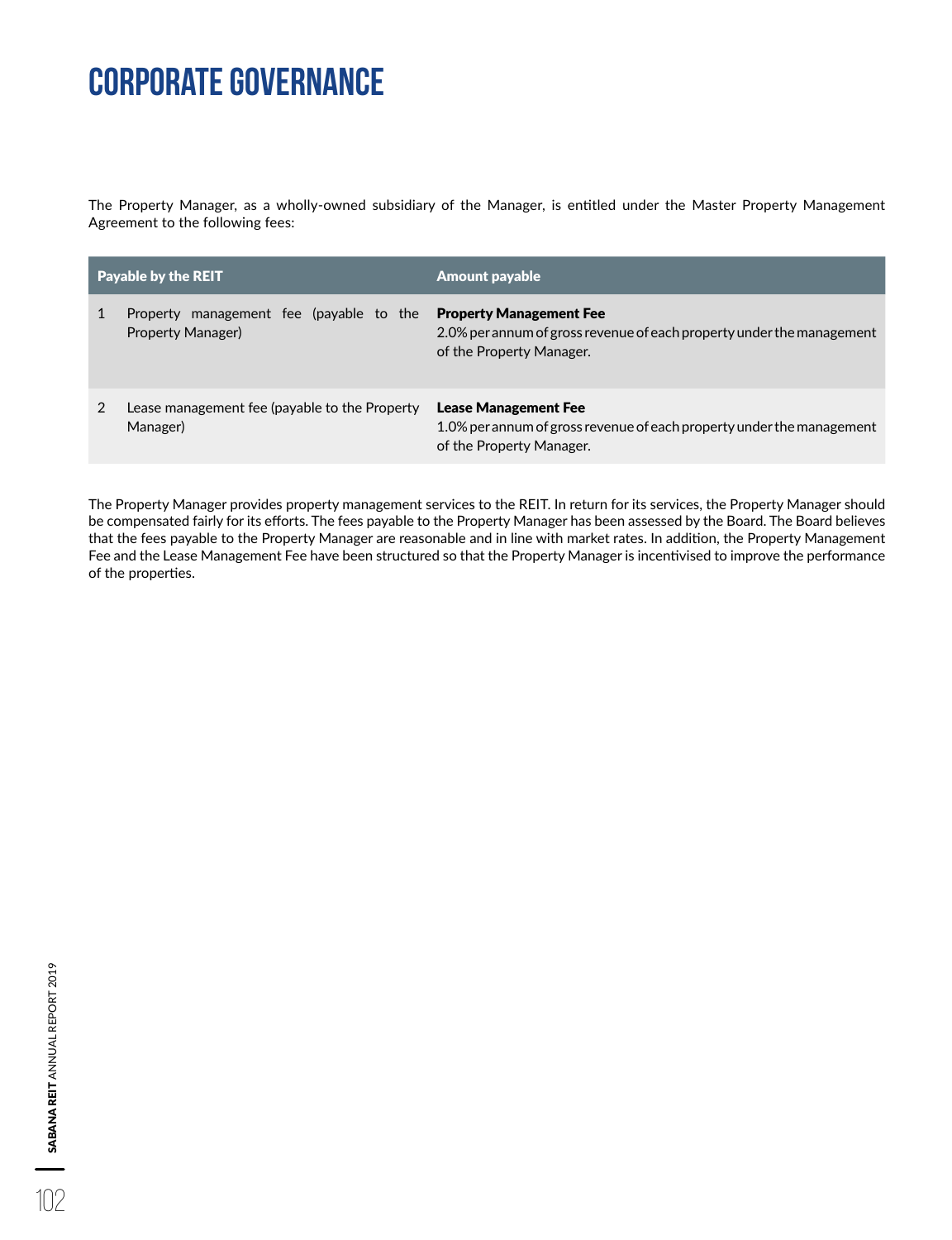### **Addendum to Annual Report 2019**

This is an addendum to the Annual Report 2019 of Sabana Shari'ah Compliant Industrial Real Estate Investment Trust. This addendum replaces Page 87 of the Annual Report 2019:-

## **C O R P O R A T E G O V E R N A N C E**

### **BOARD COMPOSITION AND GUIDANCE**

*Principle 2: The Board has an appropriate level of independence and diversity of thought and background in its composition to enable it to make decisions in the best interests of the company.* 

The composition of the Board is determined using the following principles:

- 1. Chairman should be an Independent Non-Executive Director;
- 2. To comply with regulatory requirements, at least half of the Board currently comprises Independent Directors; and
- 3. The Board should be of appropriate size and mix of experience in business, finance, law and management skills, knowledge, experience, and other aspects of diversity critical to the REIT's business and that each Director brings to the Board an independent and objective perspective to enable balanced and well-considered decisions to be made.

The Board currently consists of four Independent Non-Executive Directors, that is, they have no relationship with the Manager, its related companies, its substantial shareholders<sup>1</sup>, or its officers that could interfere, or be reasonably perceived to interfere, with the exercise of the Director's independent business judgment with a view to the best interest of the REIT, and they are able to exercise objective judgment on corporate affairs independently from the management and its substantial shareholders.

#### *Board's views on Directors' independence for purposes of Regulation 13E(b) of the SFLCBR (as defined below)*

Furthermore, for purposes of Regulation 13E(b) of the Securities and Futures (Licensing and Conduct of Business) Regulations (the "**SFLCBR**") the Board, after considering the relevant requirements under the SFLCBR, is of the view that the Independent Directors are considered to be independent for the financial year under review under the SFLCBR because:

- (i) they are not substantial shareholders of the Manager and are not substantial Unitholders of the REIT,
- (ii) they do not have management or business relationships with the Manager and its related companies as well as the REIT and its subsidiaries (save for the business relationship which Ms Ng Shin Ein was deemed to have with InfinitySub Pte. Ltd. ("**InfinitySub**") under Regulation 13G(2)(b) of the SFLCBR as elaborated below),
- (iii) they are independent from every substantial shareholder of the Manager and every substantial Unitholder of the REIT (save for Ms Ng Shin Ein who was a non-executive director of Blackwood Investment Pte. Ltd. ("**Blackwood**") (which held a 45% indirect interest in the Manager) until her resignation from the board of Blackwood on 25 October 2019, and
- (iv) as at 31 December 2019, none of the Directors have served on the Board for more than nine years from the date of his first appointment.

With respect to (ii) above, while Ms Ng Shin Ein had in FY2018 and FY2019 received payments from InfinitySub (a related corporation of the Manager) for her divestment to InfinitySub of all her shares in Blackwood, which gave rise to a deemed business relationship with InfinitySub under Regulation 13G(2)(b) of the SFLCBR, the NRC and the Board (having taken into account the recommendation of the NRC) had on 31 October 2019 reviewed and assessed Ms Ng Shin Ein's independence<sup>2</sup>, taking into consideration her deemed business relationship with InfinitySub, and were satisfied pursuant to Regulation 13D(8) of the SFLCBR that notwithstanding the deemed business relationship, Ms Ng Shin Ein would be able to act in the best interests of all Unitholders of the REIT as a whole and should therefore be regarded as independent based on the following grounds:

- (a) the payments received by Ms Ng Shin Ein from InfinitySub were for the divestment of her shares in Blackwood and following the final payment received by Ms Ng for the divestment of her remaining stake in Blackwood on 30 August 2019, there was no further payment from InfinitySub to Ms Ng;
- (b) subsequent to the receipt of the final payment for the divestment of Ms Ng Shin Ein's shares in Blackwood on 30 August 2019, and given that Ms Ng had ceased to be a director of Blackwood on 25 October 2019, Ms Ng Shin Ein no longer had any other relationship with the Manager, the REIT or their related corporations for purposes of the SFLCBR;
- (c) Ms Ng Shin Ein had submitted her confirmation of independence; and
- (d) Ms Ng Shin Ein fulfilled the requirements set out in the Code of Corporate Governance.

<sup>&</sup>lt;sup>1</sup> A "substantial shareholder" of a company is a shareholder who has an interest or interests in one or more voting shares (excluding treasury shares) in the company and<br>the total votes attached to that share, or those sh line with the definition set out in section 2 of the Securities and Futures Act (Chapter 289) of Singapore.<br><sup>2</sup> At that time, the Beard comprised Mr Yong Kek Hoop, Mr Kelvin Tap Wee Beag, Mr Tap Cheeng Hip.

At that time, the Board comprised Mr Yong Kok Hoon, Mr Kelvin Tan Wee Peng, Mr Tan Cheong Hin, Mr Wong Heng Tew and Ms Ng Shin Ein, and the NRC comprised Mr Yong Kok Hoon, Mr Kelvin Tan Wee Peng and Ms Ng Shin Ein. Ms Ng Shin Ein was appointed as a member of the NRC on 27 August 2019 and subsequently appointed as Chairman of the NRC with effect from 1 November 2019, following Mr Yong Kok Hoon's retirement from the Board and cessation as the Chairman of the NRC on 31 October 2019.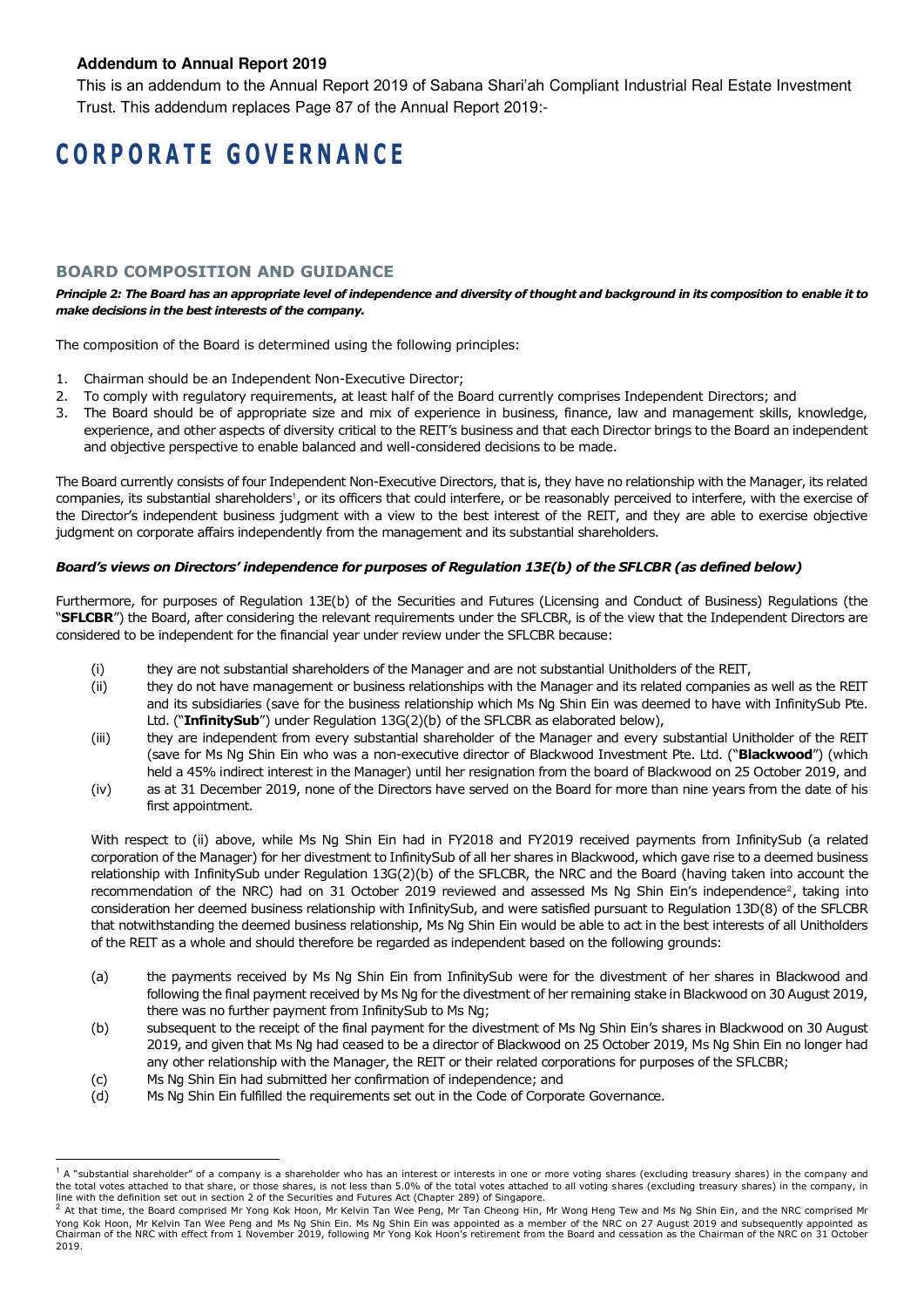### **Addendum to Annual Report 2019**

This is an addendum to the Annual Report 2019 of Sabana Shari'ah Compliant Industrial Real Estate Investment Trust. This addendum replaces Page 87 of the Annual Report 2019:-

Ms Ng had recused from all deliberations and voting by the NRC and the Board in respect of her re-designation as Independent Director.

Following the deliberation and approval by the NRC and the Board, Ms Ng was accordingly re-designated as an Independent Director on 1 November 2019.

The Board is satisfied that as at 31 December 2019, Ms Ng Shin Ein was able to act in the best interests of all the Unitholders of the REIT as a whole notwithstanding her deemed business relationship with InfinitySub.

As at 31 December 2019, Ms Ng was able to act in the best interests of all the Unitholders of the REIT as a whole.

As Independent Non-Executive Directors make up more than half of the Board, no individual or group is able to dominate the Board's decision-making process.

The NRC reviews the size and composition of the Board on an annual basis, and considers the present Board size and composition as appropriate for the current scope and nature of the REIT's operations. The diversity of skills, experience, core competencies of the members in areas such as accounting, finance, property, and business development and other aspects of diversity such as gender and age enable balanced and well-considered decisions to be made. Each Director has been appointed based on his experience and capability in relevant core competencies and ability to contribute to the Board. The NRC also regularly reviews its composition to ensure that the Board has the appropriate balance and diversity to maximise its effectiveness.

Based on the NRC's review of the size and composition of the Board and the diversity of skills, experience and core competencies of the Board members and related recommendations on these aspects, the Board is satisfied that there is a strong and independent element on the Board and that the present size and composition of the Board is appropriate to facilitate effective decision-making.

As part of the regulatory requirements for CMS licence holders, MAS must provide prior approval for any change of the Chief Executive Officer ("CEO") or of any Board member.

While the Board is of the view that it has an appropriate level of independence and diversity of thought and background in its composition to enable it to make decisions in the best interests of the REIT and its Unitholders, the NRC is still currently working on implementing a board diversity policy to build on the other aspects of diversity as well as to set out certain qualitative and measurable quantitative objectives of such a policy to further enhance the Board.